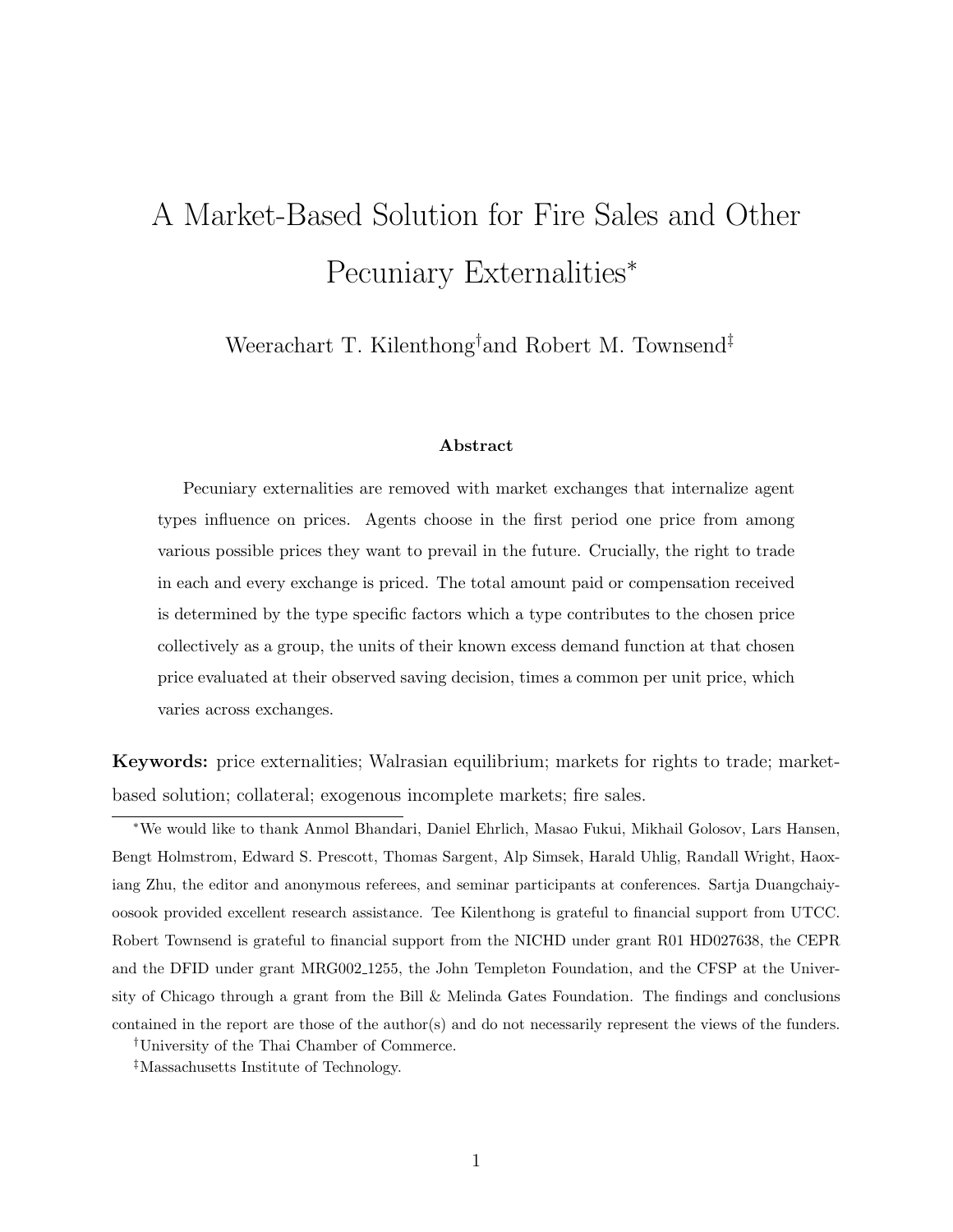## 1 Introduction

Both developed and emerging economies have experienced episodes of rapid credit expansion followed, in some cases, by a financial crisis, with a collapse in asset prices, credit, and investment. There is also a literature on fire sales in financial markets, e.g., [Gorton and](#page-20-0) [Metrick](#page-20-0) [\(2012\)](#page-20-0). However, as [Lorenzoni](#page-20-1) [\(2008\)](#page-20-1) emphasizes, if the private sector had accurate expectations and correctly incorporated risk in its maximizing decisions, yet still decided to borrow heavily during booms, it means that the expected gain from increased investment more than compensated for the expected costs of financial distress. Thus one needs to understand how, and under what conditions, this private calculation leads to inefficient decisions at the social level. What is the externality? Likewise, how can it be remedied? Do we need regulation and government intervention, or can innovative market structure that internalizes the externality solve the problem.

There is a literature in the wake of the U.S. financial crisis that has focused on pecuniary externalities as the source of the problem. This literature seeks policy interventions and regulations to remedy the associated distortions, e.g., balance sheet effects, amplifiers and fire sales. Under pecuniary externalities, trading on a market adversely affects others via the revaluation of traded items. Solutions range from regulation of portfolios, restrictions on saving or credit, interest rate restrictions, fiscal policy, or taxes and subsidies levied by the government. However, general equilibrium theory suggests in other contexts that bundling, exclusivity and suitably designed additional markets for the objects associated with externalities could internalize those externalities, without the need of further policy interventions, or the need to quantify interventions, as the latter requires yet more information. Ex ante competition and equilibrium with market-determined prices for rights to trade in these additional markets can achieve a constrained-efficient allocation. Here we follow general equilibrium theory and remove pecuniary externalities in this way.

The influence of prices which can cause inefficiencies is akin to pollution, which has a remedy in competitive markets for the rights to pollute. We will draw an analog between pollution and price externalities to explain what we do. Specifically, for pollution, consider an initial economy with two goods, one period, one representative price taking consumer and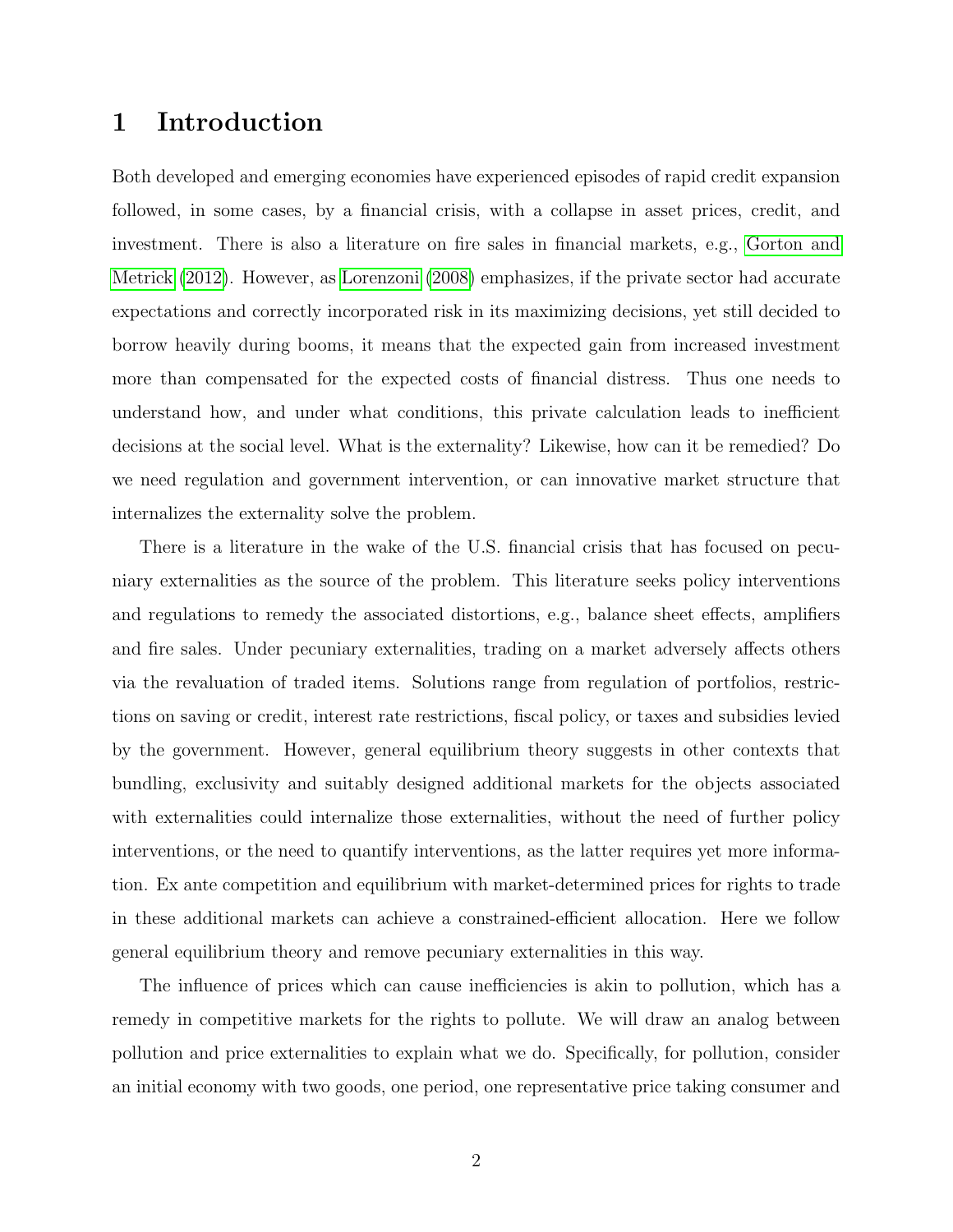one representative price taking firm. The consumer is endowed with one good which can be consumed or used by firms to produce the second good which the household also values. However, that production comes with air or water pollution, which gives the household disutility. The competitive equilibrium in which this pollution is not priced is not at a social optimum; marginal rates of substitution in consumption and production do not line up, as they would in the planner's problem. But now suppose we create markets in the rights to pollute. Factories have to buy rights to emit pollution, a cost which lowers their profit. They choose how much to produce and how much to pollute, consistent with permits purchased. Households sell rights to suffer pollution, a revenue added to their budget, and choose how much pollution they want, and how much to consume of the two goods. In the new decentralized market equilibrium, the demand for rights to pollute by firms and the supply of rights to suffer pollution by households will be equated by the appropriate price of rights, and money in equal amounts changes hands. The new equilibrium is Pareto optimal; it has some but less pollution. Of course, there needs to be some enforcement. Firms cannot pollute beyond rights purchased, as in cap and trade. The difference between cap and trade and the full market solution described here is that the quantity of permits is market determined and not fixed by the government.

Now consider an analogue economy with two goods, two periods, and two representative price-taking households, types 1 and 2. There is no uncertainty. The two decisions are intertemporal decisions, over time, and within-period decisions, across the two goods. Further, suppose that if there were no obstacles to trade and if markets were complete, the environment is such that, in a competitive equilibrium, type one would be a lender and type two a borrower. However, suppose in contrast that borrowing cannot happen in equilib-rium.<sup>[1](#page-2-0)</sup> Further, only one of the two goods can be stored, good 2. The relatively rich type 1 household ends up smoothing consumption over time on its own, not by lending to type 2 but by saving good 2. As a result, the price of the storage good 2 is low in the second period, as type 1 sells good 2 in the spot market then. This relative price is moving with

<span id="page-2-0"></span><sup>&</sup>lt;sup>1</sup>This can be derived from limited commitment that the type 2 borrowers' promise to pay must be backed by collateral held in storage. By assumption the would-be borrower type 2 has little of the collateral good, and so the competitive equilibrium with limited commitment has no borrowing and lending.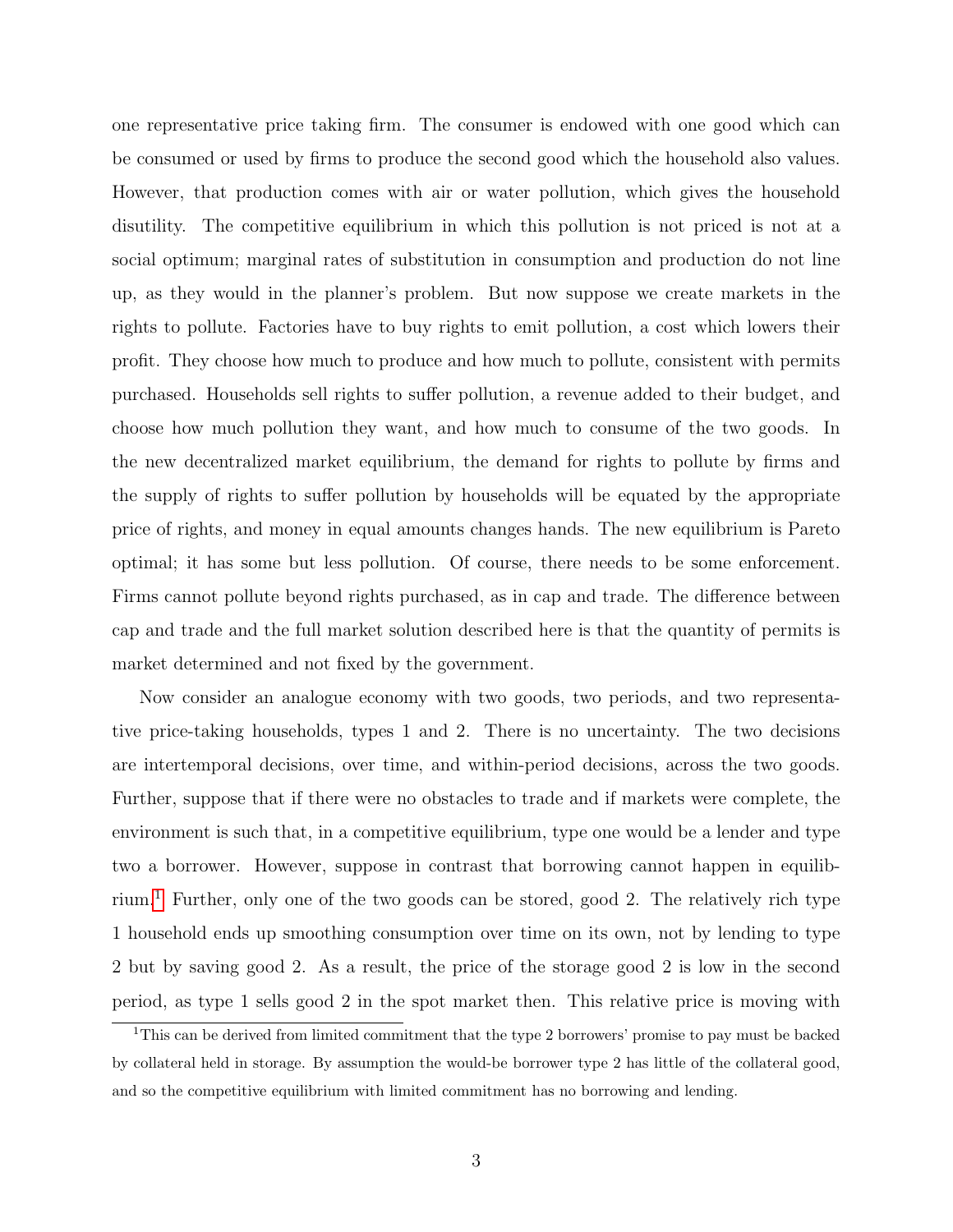saving, but both types take equilibrium prices as given. This relative price is source of a pecuniary externality.

The stored good in this intertemporal example above is like the input good in the initial pollution example. As with the pollution example where we needed markets for rights to pollute, here with this pecuniary externality, we need markets for rights to trade at the future relative price. Agent types need to choose in the first period the relative price at which they want to trade in the second period. That is, agents choose in the first period one price from among various possible prices they want to prevail in the future. One can think of an exchange or trading house earmarked by each possible such price. Each agent can choose the one it wants without regard to what any other agent is doing. But crucially, the right to trade in each and every exchange is priced. An agent type will pay or be compensated according to the price exchange chosen. The fee structure has a per unit price and quantity decomposition. Though any given exchange has a common per unit participation price, the total amount paid or compensation received is determined by the type specific factors which a type contributes to the chosen price collectively as a group, the units of their known excess demand function at that chosen price evaluated at their observed saving decision, again times a common per unit price. Again, the fees of every exchange are determined in this way, with the per unit price varying across exchanges, and of course the excess demand and savings moving as the relative spot price is moving across the exchanges. The fees of exchanges are the market determined decentralized feature. A tax subsidy alternative would require advance knowledge of these. See online Appendix [C.](#page-0-0)

In our example economy, the saver type 1 will choose one of these price exchanges ex ante in the first period and has to acquire there rights to sell in the second period its savings of good 2, its excess supply, starting from its designated savings position. Type 1 subtracts the amount paid from the first period budget. Type 2 will also choose one of these price exchanges ex ante in the first period and has to sell rights there in the first period to buy the storage good 2 in the second period, starting from its zero-saving position. Type 1 adds revenue to the first period budget. In the decentralized competitive equilibrium, at the equilibrium fee structure, both types choose the same exchange in the first period, indexed by the same relative price, and the demand for rights of type 1 and supply of rights by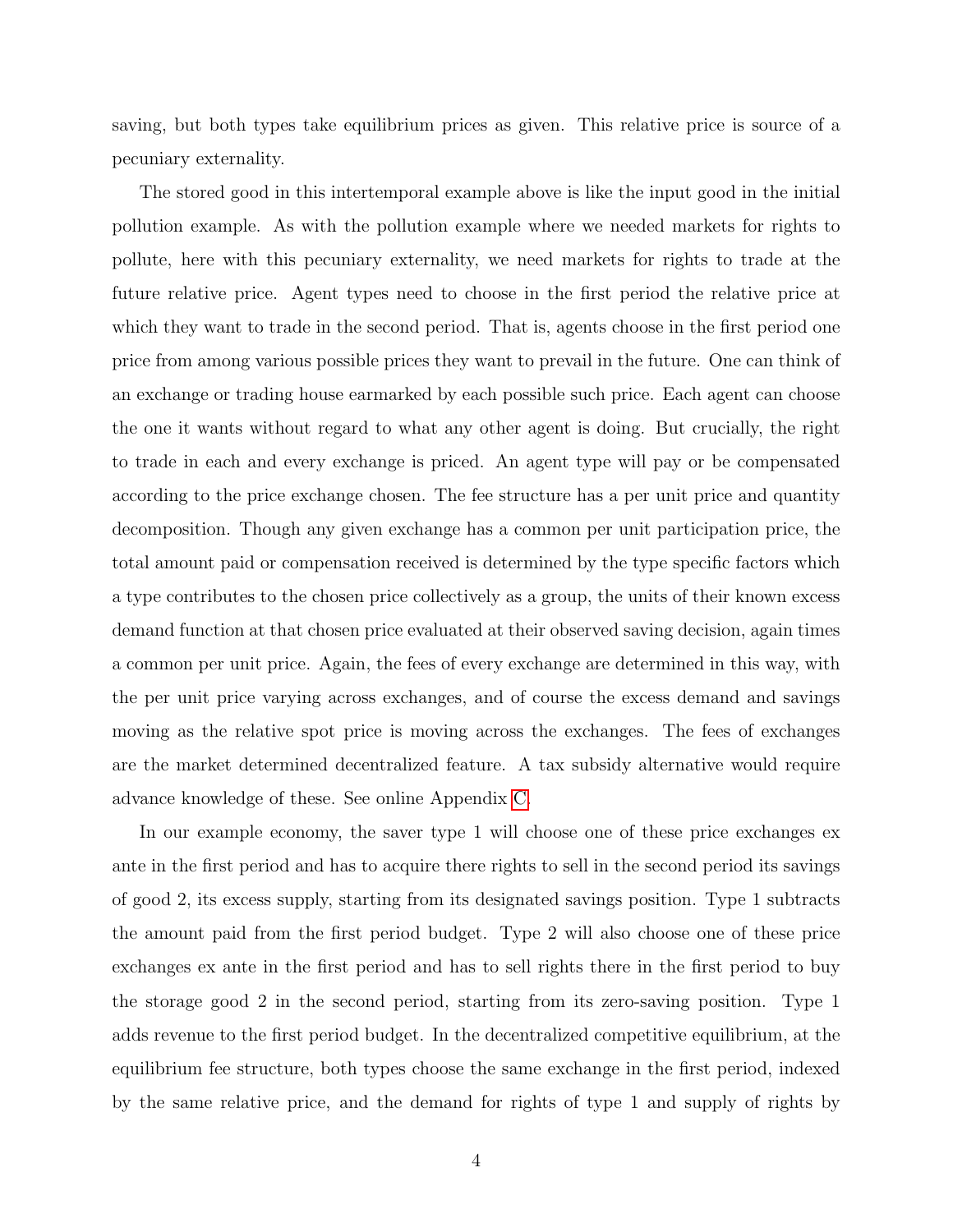type 2 are equated there. Likewise, by construction, the corresponding future spot market clears at the chosen price. The saver type 1 decides on storage of good 2, a constrainedoptimal allocation is achieved, and there is some but less physical storage. As with pollution where we required enforcement to the level of pollution chosen, here we need enforcement of exclusivity, to ensure the price chosen is the price used. That is, an agent chooses only one exchange in the first period and cannot trade in multiple exchanges. Likewise, all spot trade in the second period must take place in the spot markets at the associated designated relative price that agents have chosen, showing up and displaying rights to trade there, and agents cannot make spot exchanges on the side.

Our analysis extends well beyond the example, which is intended to be illustrative. In our more general setup any agent type can make a promise to deliver in the future, but all promises must be backed by sufficient collateral so that promises can be honored. We can allow uncertainty about future states of the world, and promises can be state-contingent, as would be the collateral constraints, holding state by state to ensure state-contingent promises are honored. We can also allow exogenously incomplete markets. With incomplete security markets we can drop the collateral requirement, but generically competitive equilibrium are inefficient due to pecuniary externalities when there are multiple goods in spot markets. Trades in securities markets determine the distribution of income in spot markets, but by definition, when markets are incomplete, there is no way to hedge the associated income movements across states (e.g., [Geanakoplos and Polemarchakis, 1986;](#page-20-2) [Greenwald and Stiglitz,](#page-20-3) [1986\)](#page-20-3). In this case, as security positions move relative prices in multiple future states, rights are naturally a vector of rights over future states. We can remedy the pecuniary externality, so that allocations are constrained-efficient, though still not complete.<sup>[2](#page-4-0)</sup> Other environments include a fire sale economy [\(Lorenzoni, 2008\)](#page-20-1) as per our introduction to this paper, and a liquidity-constrained economy [\(Hart and Zingales, 2013\)](#page-20-4), where there is too much saving. We also extend our method to environments with information imperfections, namely a moral hazard contract economy with multiple goods and retrade in spot markets (e.g., [Acemoglu](#page-19-0) [and Simsek, 2012;](#page-19-0) [Kilenthong and Townsend, 2011\)](#page-20-5) and a Diamond-Dybvig economy where

<span id="page-4-0"></span><sup>2</sup>Our solution is not about completing markets but remedying price externalities. See an example in the online Appendix [E.](#page-0-0)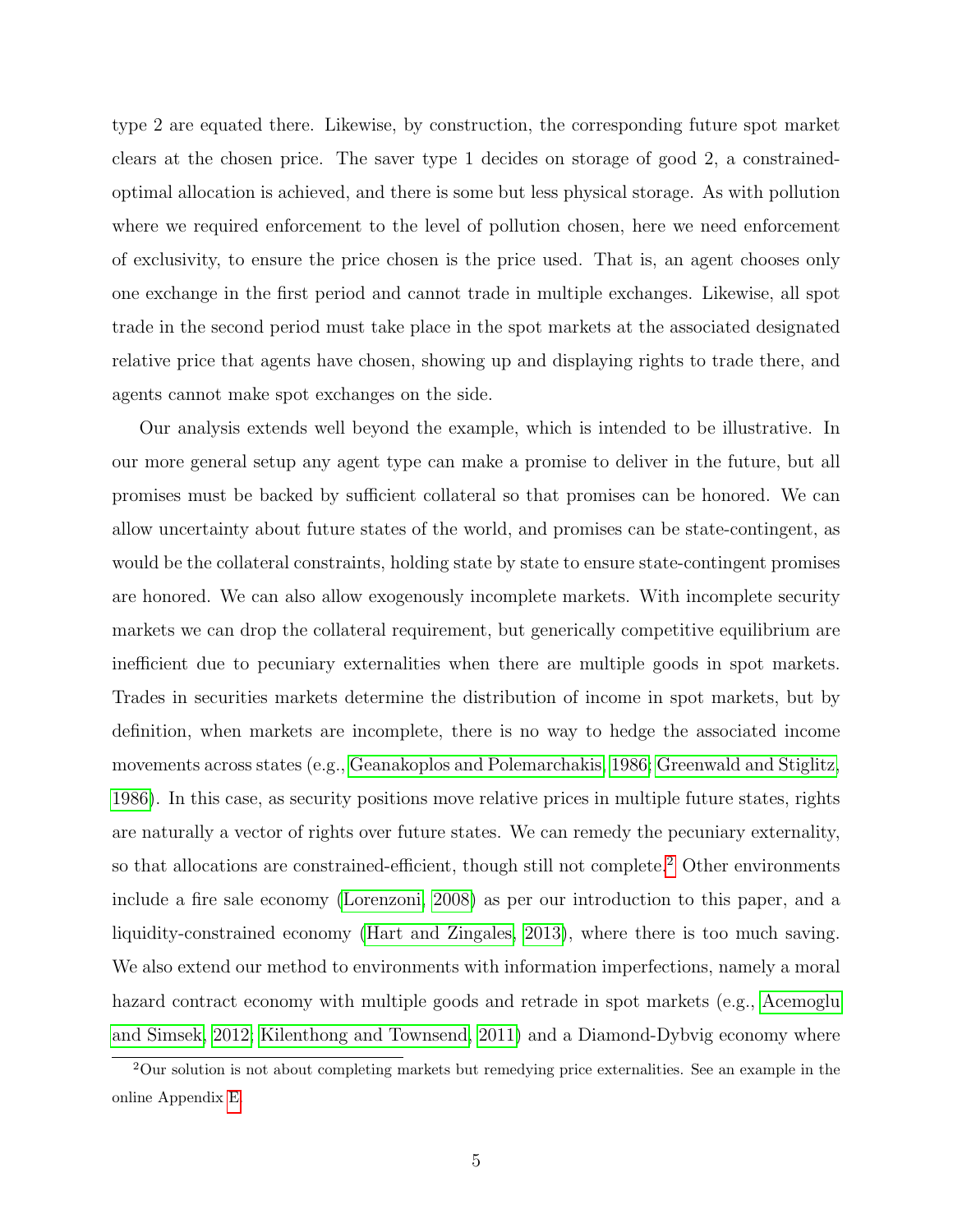an agent's excess demands in interim bond markets is not known ex ante as each agent is subject to unobserved preference shocks that determine the direction of trade (e.g., [Diamond](#page-20-6) [and Dybvig, 1983;](#page-20-6) [Jacklin, 1987\)](#page-20-7). The key which allows this extension to private information about excess demand comes of course from incentive compatibility conditions on contracts. For a more complete description of these extensions with notation, see the online Appendix [G.](#page-0-0) Our solution works in general as price is a "sufficient statistic" for the source of the problem, regardless of the underlying environment.

Our contribution is related to [Coase](#page-19-1) [\(1960\)](#page-19-1) in its emphasis on rights. Our pollution example is one of his lead examples. However, the Coase theorem is about how any given initial arbitrary distribution of rights would not matter if there were bargaining and no trading frictions, just as the initial allocation of rights to pollute in cap and trade would not matter, as efficiency works through opportunity costs.<sup>[3](#page-5-0)</sup> In contrast, for us, rights are market determined. Thus, closer to what we do is the work of [Arrow](#page-19-2) [\(1969\)](#page-19-2), following [Meade](#page-20-8) [\(1952\)](#page-20-8), on the equivalence of solutions to planning problems and competitive equilibria with rights to trade in the objects causing non-pecuniary externalities. Keys are additional markets and excludability.[4](#page-5-1)

The remainder of the paper proceeds as follows. Section [2](#page-6-0) presents the saving economy to illustrate the ingredients. A general economy is described and the welfare theorems and existence theorem are stated in Section [3.](#page-14-0) Section [4](#page-17-0) concludes. Appendix [A](#page-21-0) presents the proof of the second welfare theorem, and additional results are in the online Appendices.

<span id="page-5-0"></span><sup>&</sup>lt;sup>3</sup>We can relate our solution to [Lindahl](#page-20-9) [\(1958\)](#page-20-9) who uses agent specific prices to solve a public goods problem when there is heterogeneity in willingness to pay. Though the per unit price of an exchange is common, type specific excess demands make the total fee agent specific.

<span id="page-5-1"></span><sup>4</sup>See Chapter 11 of [Mas-Colell et al.](#page-20-10) [\(1995\)](#page-20-10) for more about this distinction between [Coase](#page-19-1) [\(1960\)](#page-19-1) and [Arrow](#page-19-2) [\(1969\)](#page-19-2). Interestingly, [Arrow](#page-19-2) [\(1969\)](#page-19-2) is less concerned about excludability, an intrinsic part of creating the necessary markets, as he feels this has a natural counterpart in many real world problems. [Arrow](#page-19-2) [\(1969\)](#page-19-2) is more concerned about the obvious small numbers problem. However, this part is easy to remedy with a continuum of traders and positive mass of each trader type.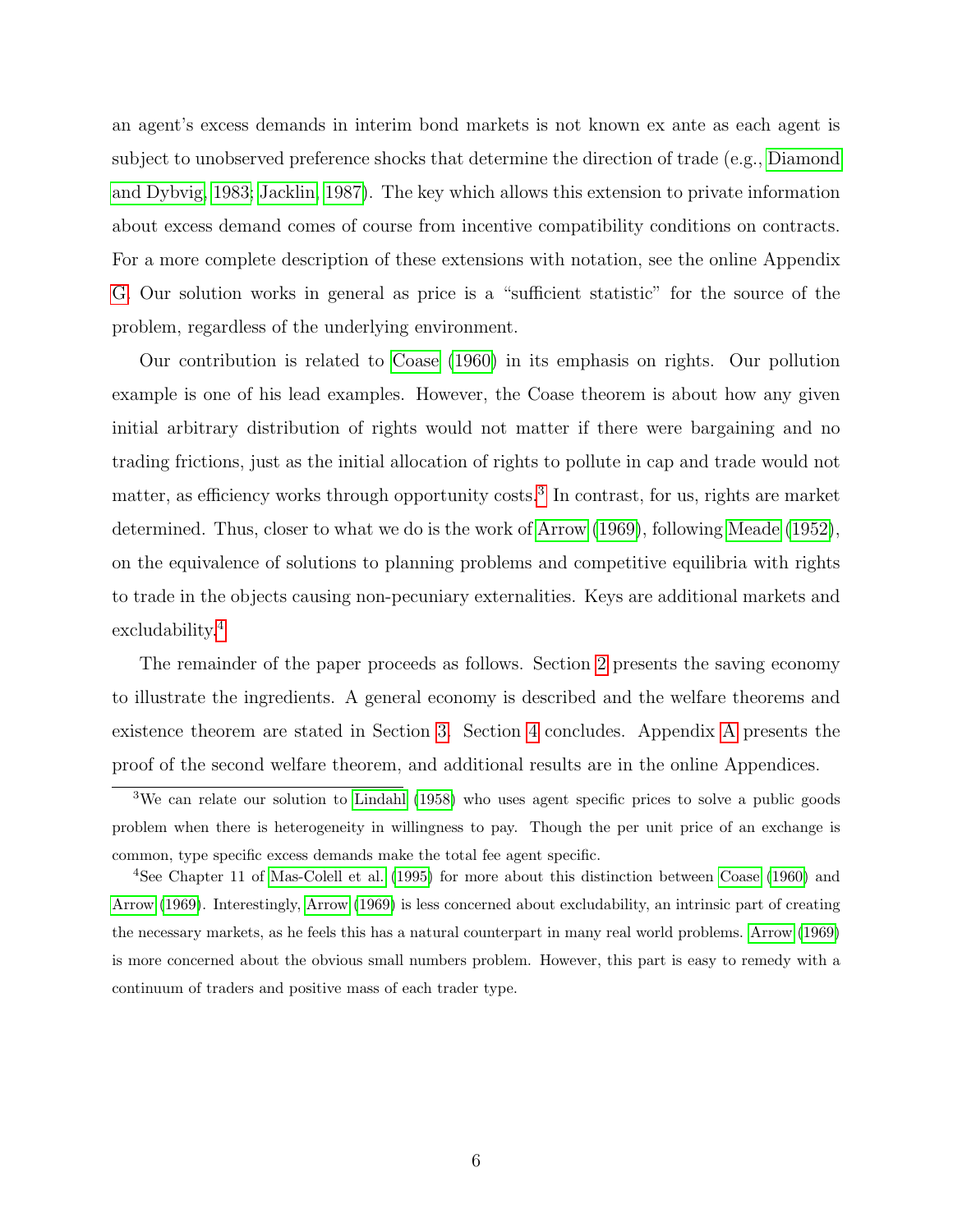## <span id="page-6-0"></span>2 A Saving Economy Illustrative of the Key Ingredients

This section features in notation the example economy of the introduction, a saving economy with no uncertainty. There are two periods,  $t = 0, 1$ . So this is a pure intertemporal economy. We thus make the point that the problem and its remedy has nothing to do with uncertainty. In particular, our rights are not trades in financial options. Indeed, in this example economy no securities will be traded in equilibrium, and in this way we focus on the market for rights to trade in spot markets, only, to remove the externality.

There is a continuum of agents of measure one. The agents are however divided into two heterogeneous types,  $h = 1, 2$ . Each type h consists of  $\alpha^h$  fraction of the population. There are two consumption goods, which can be traded and consumed in each period. The two underlying goods are called good 1 and good 2. Good 1 cannot be stored (is completely perishable), while good 2 is storable from  $t = 0$  to  $t = 1$ . Each unit of good 2 stored will become R units of good 2 at date  $t = 1$ . Let  $k^h \in \mathbb{R}_+$  denote the saving (equivalent to the holding of good 2) of an agent type h at the end of period  $t = 0$  to be carried to period  $t = 1$ . Let good 1 be the numeraire good in every date. The price in terms of the numeraire at which the good 2 can be sold in spot markets at  $t = 1$  is the key object associated with the pecuniary externality. The contemporary preferences of agent type h are represented by the utility function  $u^h(c_1^h, c_2^h)$ , which is continuous, strictly concave, strictly increasing in both consumption goods, and satisfies the usual Inada conditions. Each agent type h is endowed with good 1 and good 2,  $\mathbf{e}_t^h = (e_{1t}^h, e_{2t}^h) \in \mathbb{R}_+^2$  in period  $t = 0, 1$ .

For the numerical example we shall suppose each of the two types has an identical constant relative risk aversion (CRRA) utility function  $u^h(c_1, c_2) = -\frac{1}{c_1}$  $\frac{1}{c_1} - \frac{1}{c_2}$  $\frac{1}{c_2}$ ,  $h = 1, 2$ . The endowment profiles are such that an agent type 1 is well endowed with 3 units of both goods in period  $t = 0$  relative to one unit of both at  $t = 1$ , and vice versa for type 2. Each type h consists of  $\frac{1}{2}$  fraction of the population, i.e.,  $\alpha^h = \frac{1}{2}$  $\frac{1}{2}$ . In a full unconstrained optimum, with  $R=1$ , each agent would consume 2 units of each good in each period.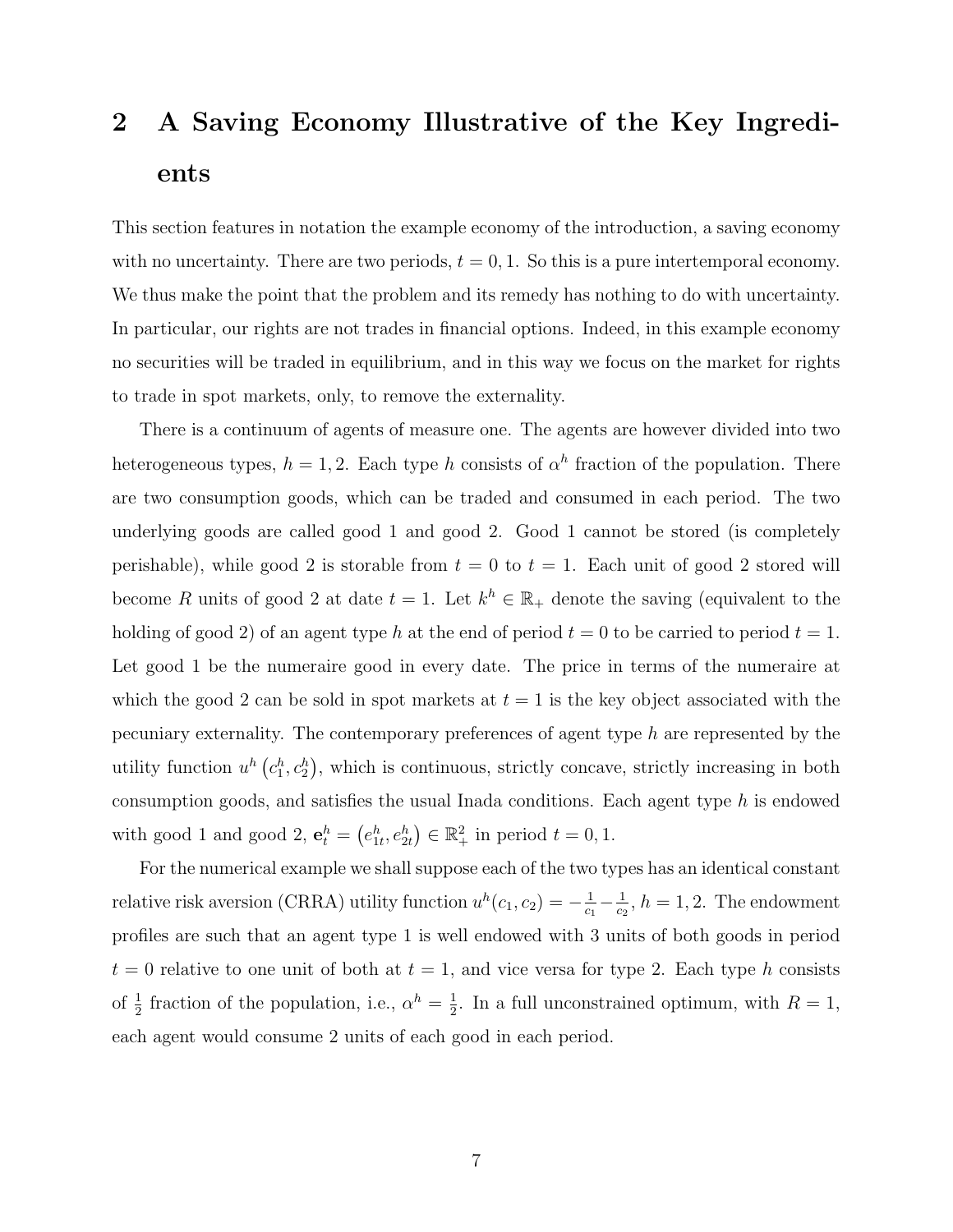#### 2.1 Competitive Equilibrium with Externalities

We now are ready to formally define the competitive equilibrium as follows.

**Definition 1.** A competitive equilibrium is a specification of prices of good 2 in period  $t = 0$ and  $t = 1$ ,  $p_0$  and  $p_1$ , respectively; consumptions  $(c_{10}^h, c_{20}^h)$  at  $t = 0$ , trades  $(\tau_{11}^h, \tau_{21}^h)$  at  $t = 1$ , and saving  $k^h$  decision made at  $t = 0$  for each type h such that (i) agent type h solves

$$
\max_{c_{10}^h, c_{20}^h, k^h, \tau_{11}^h, \tau_{21}^h} u^h \left( c_{10}^h, c_{20}^h \right) + u^h \left( e_{11}^h + \tau_{11}^h, e_{21}^h + R k^h + \tau_{21}^h \right) \tag{1}
$$

subject to the budget constraint in period  $t = 0$ ,  $c_{10}^h + p_0 (c_{20}^h + k^h) \le e_{10}^h + p_0 e_{20}^h$ ; the budget constraint in period  $t = 1$ ,  $\tau_{11}^h + p_1 \tau_{21}^h = 0$ ; the non-negative saving constraint,  $k^h \geq 0$ ; and (ii) the market for good 1 at  $t = 0$  clears,  $\sum_h \alpha^h c_{10}^h = \sum_h \alpha^h e_{10}^h$ ; the market for good 2 at  $t = 0$  clears,  $\sum_h \alpha^h \left[ c_{20}^h + k^h \right] = \sum_h \alpha^h e_{20}^h$ , and the markets for trades at  $t = 1$  clear,  $\sum_h \alpha^h \tau_{\ell 1}^h = 0, \forall \ell = 1, 2.$ 

Necessary conditions for competitive equilibrium related to saving  $k^h$  are as follows.

<span id="page-7-2"></span>
$$
p_0 = \frac{u_{20}^h}{u_{10}^h} = \frac{u_{21}^h}{u_{10}^h}R + \frac{\eta_{nn}^h}{u_{10}^h}, \forall h = 1, 2.
$$
 (2)

where  $u_{\ell t}^h \equiv \frac{\partial u^h(c_{1t}^h, c_{2t}^h)}{\partial c_{\ell t}}$  $\frac{(c_{1t}, c_{2t})}{\partial c_{\ell t}}$  for  $t = 0, 1$ , and  $\eta_{nn}^h$  is the Lagrange multiplier for the non-negative saving constraint for an agent type  $h$ . Marginal rates of substitution and Euler equations are equated over agent types. There are two good with good 1 numeraire. The price of good 2 at  $t = 0$ ,  $p_0$ , is derived from two components: (1) the value from the return R in the next period, and (2) the value from the fact that constrained agents would like to borrow but cannot, as saving cannot be negative.

To be more explicit about the spot market with price  $p_1$  at  $t = 1$ , an agent type h with saving  $k^h$  is free to choose spot trades  $(\tau^h_{11}, \tau^h_{21})$  to solve the following utility maximization

<span id="page-7-1"></span>
$$
V_1^h\left(k^h, p_1\right) = \max_{\tau_{11}^h, \tau_{21}^h} u^h\left(e_{11}^h + \tau_{11}^h, e_{21}^h + Rk^h + \tau_{21}^h\right) \tag{3}
$$

subject to the spot market budget constraint at  $t = 1$ . Of course, to be consistent, the excess demands for good 1, the  $\tau_{11}^{h*}$   $\left(k^h, p_1\right)$  over types h, must satisfy the market-clearing conditions for trades at  $t = 1$ <sup>[5](#page-7-0)</sup>. In fact, the spot market equilibrium price  $p_1$  can be defined as a function

<span id="page-7-0"></span><sup>5</sup>With Walras' law, excess demands for good 2 are implied.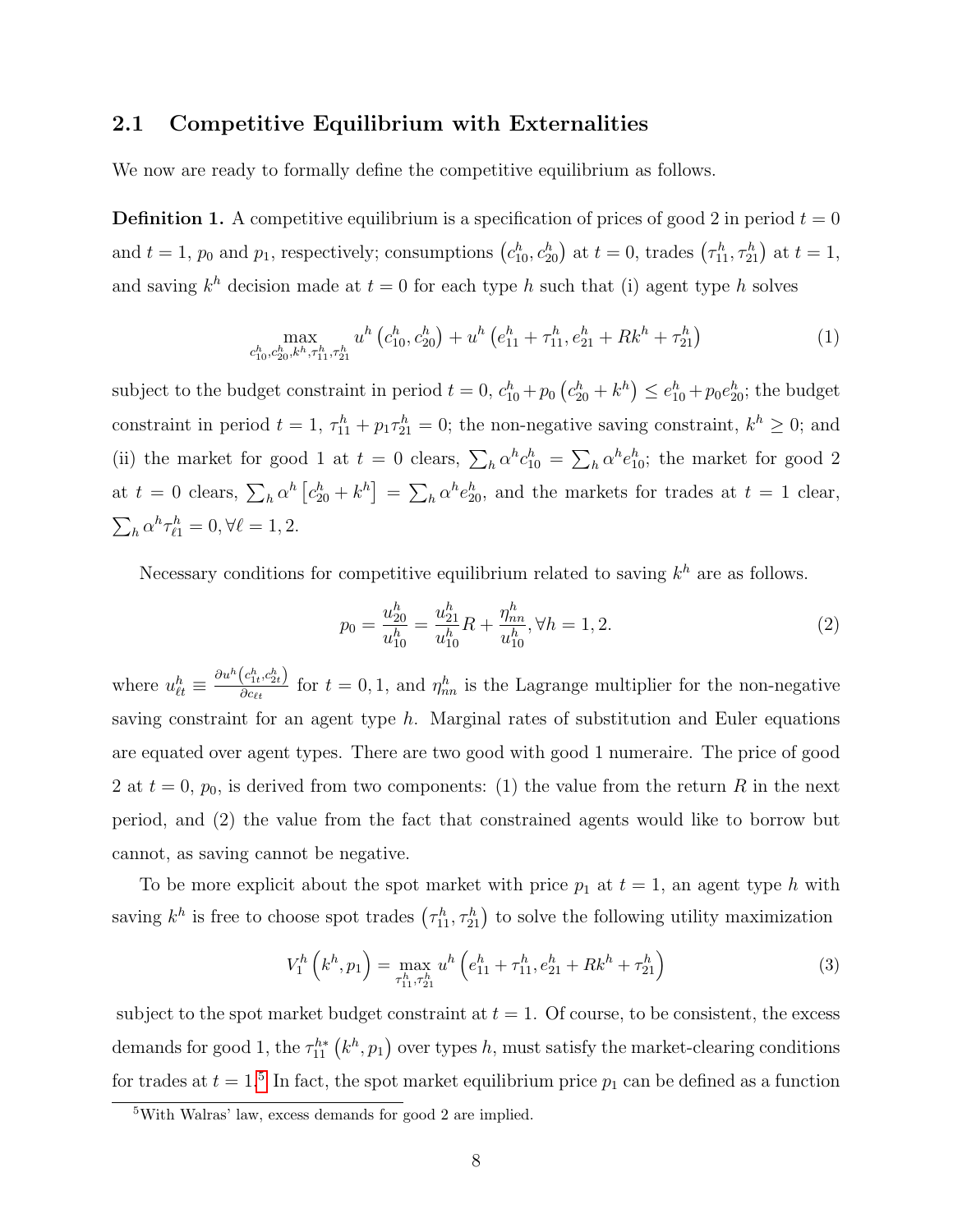of savings of both types (keeping endowments implicit):  $p_1 = p_1(k^1, k^2)$ . This condition later in the planner's problem will be called the consistency constraint. These excess demands are crucial objects in the planner problem below and in the associated competitive equilibrium with rights.

| equilibrium with the externality $(ex)$ |  |  |  |  |  | equilibrium with rights to trade (op) |  |  |  |                                                                                                                                                         |  |  |
|-----------------------------------------|--|--|--|--|--|---------------------------------------|--|--|--|---------------------------------------------------------------------------------------------------------------------------------------------------------|--|--|
|                                         |  |  |  |  |  |                                       |  |  |  | $k^h$ $c_{10}^h$ $c_{20}^h$ $c_{11}^h$ $c_{21}^h$ $U^h$ $(c^h)$ $k^h$ $c_{10}^h$ $c_{20}^h$ $c_{11}^h$ $c_{21}^h$ $\Delta^h$ $(p_1^{op})$ $U^h$ $(c^h)$ |  |  |
|                                         |  |  |  |  |  |                                       |  |  |  | $h = 1$ 1.36 2.69 1.78 1.33 1.78 -2.2527 1.18 2.61 1.84 1.30 1.68 0.30 -2.2934                                                                          |  |  |
|                                         |  |  |  |  |  |                                       |  |  |  | $h = 2$ 0 1.31 0.87 2.67 3.58 -2.5724 0 1.39 0.98 2.70 3.50 -0.30 -2.3904                                                                               |  |  |

<span id="page-8-0"></span>Table 1: Equilibrium allocations with and without externalities.

For the numerical example, we summarize the equilibrium allocation in Table [1](#page-8-0) featuring saving  $k^h$  and consumption  $c_{\ell t}^h$ . See online Appendix [F.5.1](#page-0-0) for the numerical derivation. Note that the first-best allocation features no saving,  $k^1 = k^2 = 0$ , and non-time-varying prices of good 2,  $p_0 = p_1 = 1$ . The first-best allocation suggests that agent 2 would like to move resources backwards in time from  $t = 1$  to  $t = 0$ , i.e., borrow and therefore will be constrained. The equilibrium with the externality present will have agent type 2 borrowing nothing and only trading in spot markets. Agent type 1 will be saving on its own to smooth consumption over time. With the externality (denoted "ex"), the price of good 2 in period  $t = 0$  is  $p_0^{ex} = \left(\frac{4}{4-k}\right)$  $\frac{4}{4-k^{ex}}$ )<sup>2</sup> = 2.2948, and at date 1 is  $p_1^{ex} = 0.5570$ . Note that the price of good 2 is high at  $t = 0$  since much is put into storage and likewise the price of good 2 is low at  $t = 1$  $t = 1$  when the storage is sold on the market. The right side of Table 1 with right will be determined below.

#### 2.2 The Planner Problem

The planner assigns each agent type h to an allocation indexed by spot price  $p_1$ . That is, it is as if the planner is assigning type h to  $p_1$ -exchange or platform at  $t = 0$  and assigns rights there, along with corresponding saving and  $t = 0$  consumptions, with execution of trade in the corresponding  $p_1$ -exchange in the spot market at  $t = 1$ . Let  $\delta^h(p_1)$  be the indicator variable for type h which is equal to 1 for the chosen  $p_1$  and is zero otherwise. If  $\delta^h(p_1) = 1$ , then planner's choices for consumption and saving at  $t = 0$  for type h are  $\mathbf{c}_0^h(p_1)$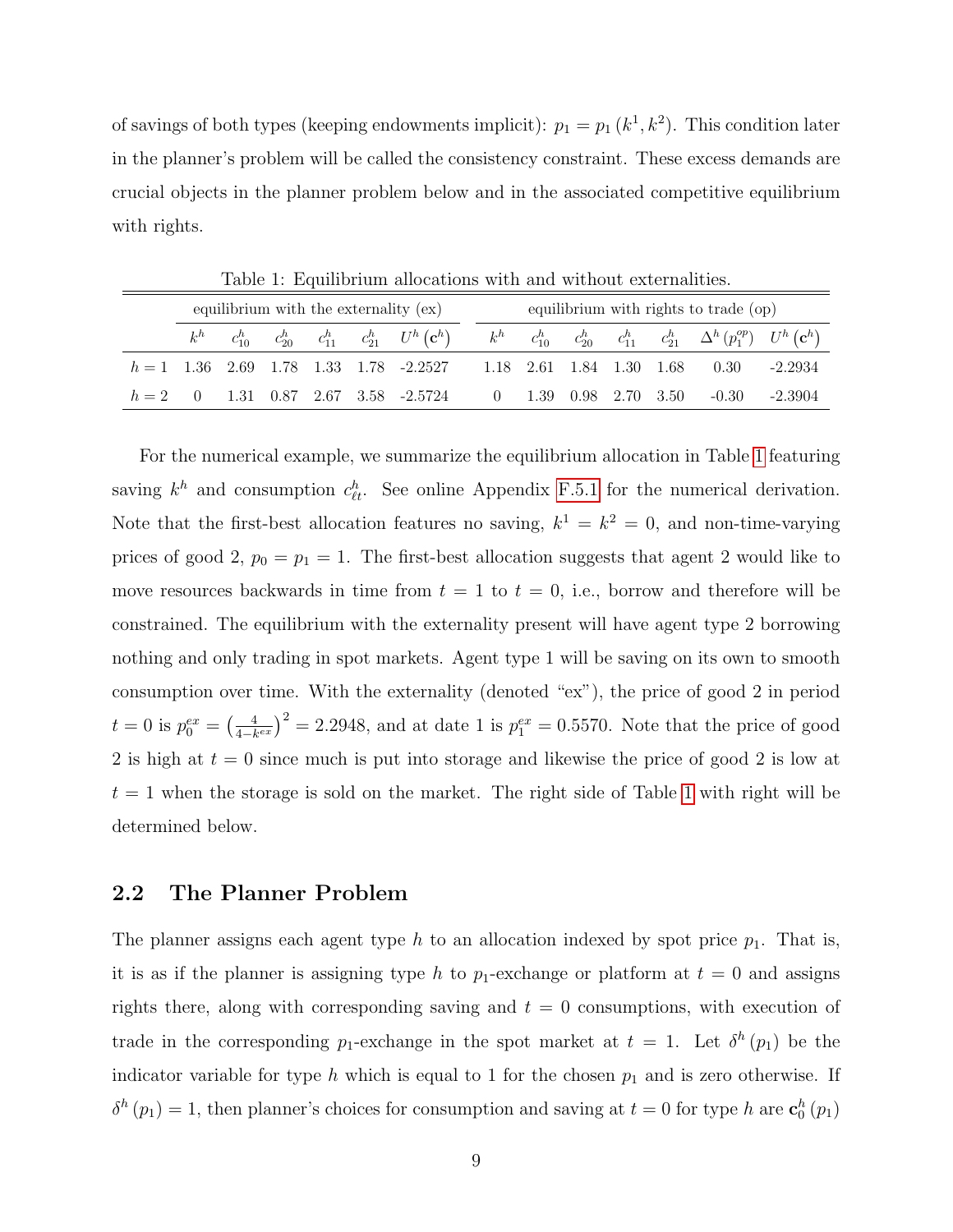and  $k^h(p_1)$ , respectively, and trades at  $t = 1$  are  $\tau^h(p_1)$ . If  $\delta^h(p_1) = 0$ , then the rest of those  $p_1$  conditional choices need not be specified, as agent h is not trading at  $p_1$  but we write it all out to be clear. There is a way to economize on notation which we exploit in the appendix.

The planner must ensure that the pre-specified price  $p_1$  is consistent with savings of both types so that price  $p_1$  will be realized, i.e.,  $\left[\sum_h \delta^h(p_1)\right] \left[p_1 - p_1(k^1(p_1), k^2(p_1))\right] = 0, \forall p_1$ . These consistency constraints tie the pre-specified prices  $p_1$  to the savings choices such that the pre-specified price is indeed the spot market equilibrium given the savings of both types. Equivalently, we can replace those conditions with the following consistency constraints.

<span id="page-9-0"></span>
$$
\sum_{h} \alpha^{h} \delta^{h} (p_{1}) \Delta^{h} (k^{h} (p_{1}), p_{1}) = 0, \forall p_{1}, \qquad (4)
$$

where the rights to trade in exchange  $p_1$  for an agent type h whose saving is  $k^h$  is assigned by the planner at  $t = 0$  but must be consistent with the excess demand for good 1 at  $t = 1$ for an agent type h with saving  $k^h(p_1)$  and facing spot price  $p_1$ . That is, rights are defined by  $\Delta^h(k^h(p_1), p_1) \equiv \tau_{11}^{h*}(k^h(p_1), p_1)$ , defined earlier under equation [\(3\)](#page-7-1).

The planner is aware of excess demands and that they must sum to zero for any  $p_1$ . Constraints [\(4\)](#page-9-0) hold for all active and inactive markets at prices  $p_1$ . This control of the equilibrium prices  $p_1$  is done by consistent choices of the storage k's. For an inactive market at a price  $p_1$ , the planner cannot assign both agents there and make the Pareto weighted sum of utilities higher given the solution to the planner problem below, but he could achieve that if there were some tiny slack in the constraint [\(4\)](#page-9-0) that excess demands sum to zero. That is why constraints [\(4\)](#page-9-0) are binding and give us the shadow prices of the rights to trade for each possible pre-specified price  $p_1$ , denoted by  $\mu_\Delta(p_1)$ . In summary, let  $\mathbf{x}^h = \left[\mathbf{c}_0^h\left(p_1\right), k^h\left(p_1\right), \boldsymbol{\tau}^h\left(p_1\right), \delta^h\left(p_1\right), \Delta^h\left(k^h\left(p_1\right), p_1\right)\right]_{p_1}$  denote a typical bundle or allocation assigned to an agent type h running over all  $p_1$ .

The Pareto program with Pareto weights  $\left[\lambda^h\right]_h$  is defined as follows.

$$
\max_{\left[\mathbf{x}^{h}\right]_{h}} \sum_{h} \lambda^{h} \alpha^{h} \sum_{p_{1}} \delta^{h} (p_{1}) \left[ u^{h} \left( c_{10}^{h} (p_{1}), c_{20}^{h} (p_{1}) \right) + u^{h} \left( e_{11}^{h} + \tau_{11}^{h} (p_{1}), e_{21}^{h} + R k^{h} (p_{1}) + \tau_{21}^{h} (p_{1}) \right) \right]
$$

subject to non-negative constraints on saving, the resource constraints for good 1 and good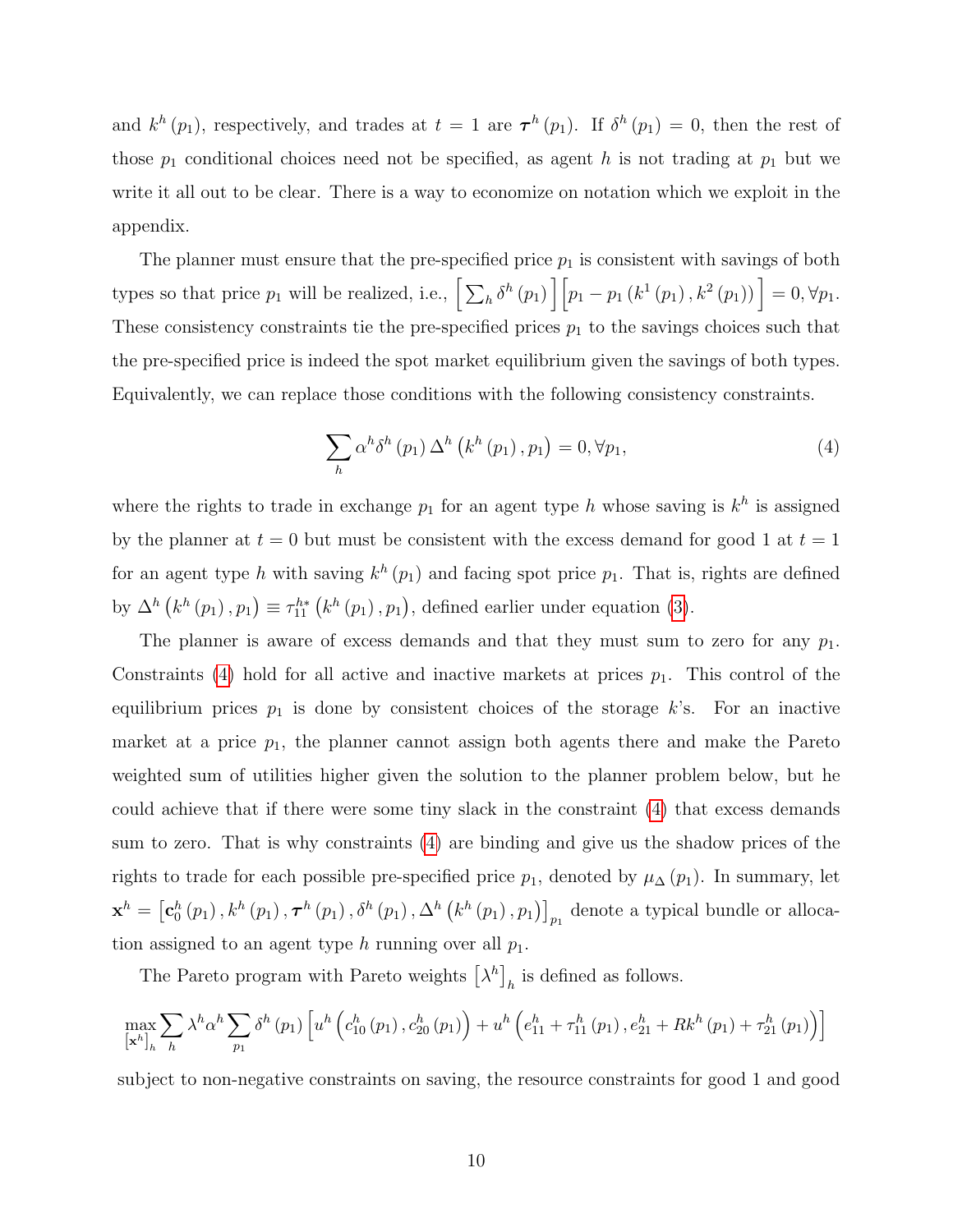2 at  $t = 0$ , the resource constraints for spot trades, the spot market budget constraints,

<span id="page-10-5"></span><span id="page-10-4"></span><span id="page-10-3"></span>
$$
\sum_{p_1} \delta^h(p_1) k^h(p_1) \ge 0, \forall h = 1, 2,
$$
\n(5)

$$
\sum_{h} \sum_{p_1} \alpha^h \delta^h(p_1) c_{10}^h(p_1) = \sum_{h} \alpha^h e_{10}^h,
$$
\n(6)

$$
\sum_{h} \sum_{p_1} \alpha^h \delta^h(p_1) \left[ c_{20}^h(p_1) + k^h(p_1) \right] = \sum_{h} \alpha^h e_{20}^h,
$$
\n(7)

<span id="page-10-6"></span><span id="page-10-2"></span><span id="page-10-1"></span>
$$
\sum_{h} \delta^{h} (p_{1}) \alpha^{h} \tau_{\ell 1}^{h} (p_{1}) = 0, \forall \ell = 1, 2; p_{1}, \qquad (8)
$$

$$
\sum_{p_1} \delta^h (p_1) \left[ \tau_{11}^h (p_1) + p_1 \tau_{21}^h (p_1) \right] = 0, \forall h = 1, 2,
$$
\n(9)

and the consistency constraints [\(4\)](#page-9-0).

The necessary conditions<sup>[6](#page-10-0)</sup> for constrained optimality that are comparable to the one of a competitive equilibrium [\(2\)](#page-7-2) are given by

$$
p_0 = \frac{u_{20}^h}{u_{10}^h} = \frac{u_{21}^h}{u_{10}^h} R + \frac{\mu_{nn}^h}{\lambda^h \alpha^h u_{10}^h} - \frac{\mu_\Delta(p_1)}{\mu_{10}} \Delta_k^h \left( k^h(p_1), p_1 \right), \forall h = 1, 2. \tag{10}
$$

where the derivative of rights  $\Delta_k^h(k^h, p_1) \equiv \frac{\partial \Delta^h(k^h, p_1)}{\partial k}$ ,  $\mu_{10}$  are Lagrange multipliers for the resource constraints for good 1 in period  $t = 0$ ,  $\mu_{nn}^h$  are Lagrange multipliers for the nonnegative saving constraints, and  $\mu_{\Delta}(p_1)$  are the key Lagrange multipliers for the consistency constraints [\(4\)](#page-9-0). Note that the solutions to the planner problem vary with Pareto weights  $\lambda^h$ , tracing out all possible Pareto optimal allocations.

Intuitively, the value or shadow price of good 2 consist of three components: (1) the value from the return R in the next period,  $(2)$  the value from the fact that an agent might be borrowing constrained, and (3) the (negative) value from its effect on the future  $t = 1$ price through the impact of savings on the rights. Buying rights to buy good 1 at  $t = 1$  is equivalent to selling good 2, a bad thing as oversaving is part of the distortion. The first two components were there also in the competitive equilibrium but the third here is new, though

<span id="page-10-0"></span><sup>&</sup>lt;sup>6</sup>Given that the constraint set is not convex, the optimality conditions are necessary but may not be sufficient. This does not cause any problem to our externality argument, as for that part we simply need to show that an equilibrium cannot be constrained optimal, i.e., does not satisfy the necessary optimal conditions [\(10\)](#page-10-1). We overcome the non-convexity problem using a mixture representation as in the appendix, where first-order conditions are necessary and sufficient.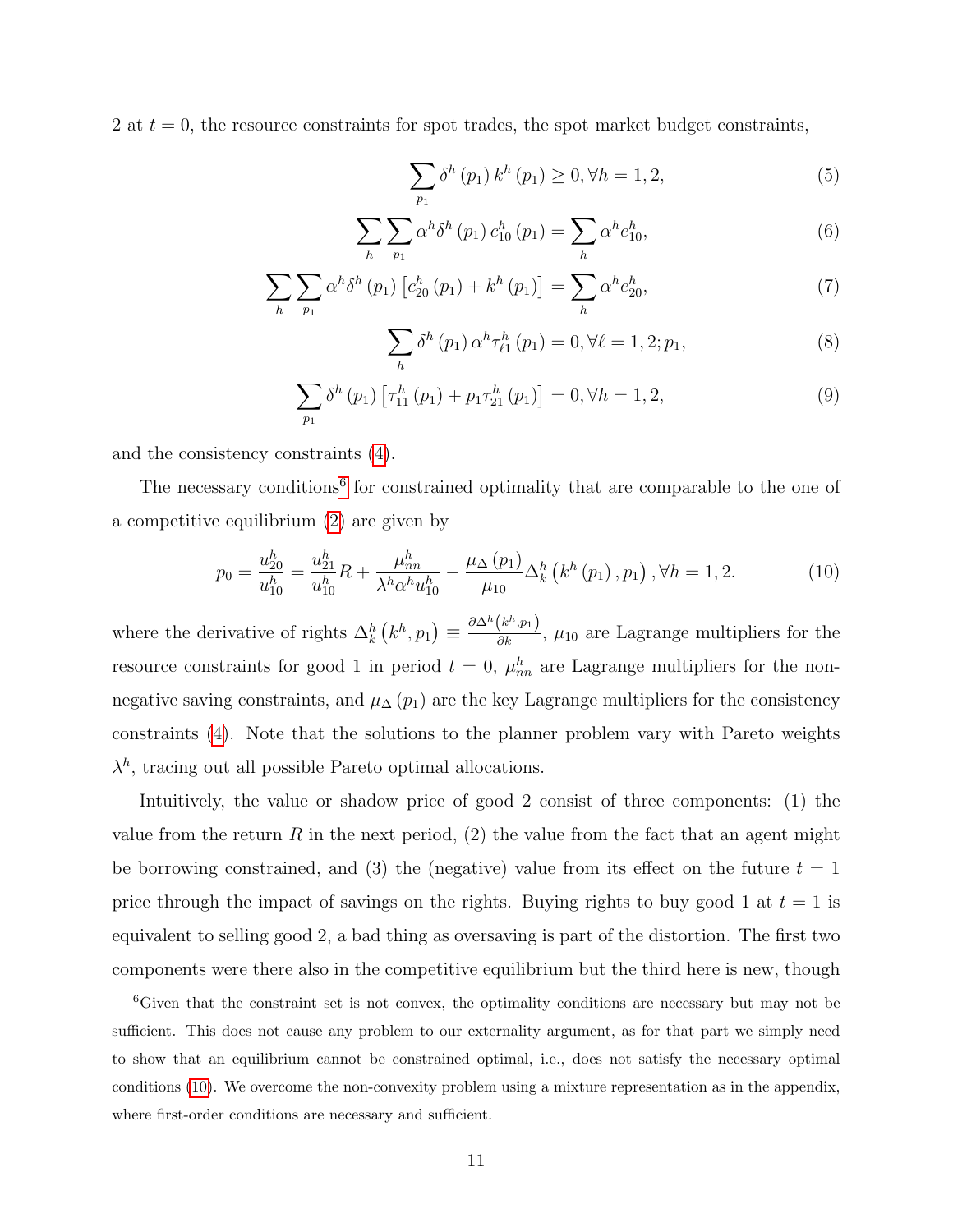quite natural for the planner. It reduces the incentive to save. As a result, the optimal level of saving is lower than the equilibrium level. This is formally proved in online Appendix [F.3.](#page-0-0)

## <span id="page-11-1"></span>2.3 The Decentralization with Rights to Trade  $\Delta^h$  and Prices  $P_{\Delta}$

The exchanges as trading houses or platforms are the same as in the planner problem. Let  $p_0$  denote the price of good 2 in period  $t = 0$ ,  $p_1$  denote the price of good 2 in period  $t = 1$ , and  $P_{\Delta}(p_1)$  denote the key price of the rights. All prices are taken as given. Agent type  $h$  is choosing the price and the objects conditional on the chosen price. Let the choice of exchange  $p_1$  be described by indicators  $\delta^h(p_1)$  and the bundles  $\mathbf{x}^h$  =  $\left[\mathbf{c}_0^h(p_1), k^h(p_1), \boldsymbol{\tau}^h(p_1), \delta^h(p_1), \Delta^h(k^h(p_1), p_1)\right]_{p_1}$ , including rights and excess demands. The excess demand  $\Delta^h$  as function of  $p_1$  and  $k^h$  is known and given but depends on the choice of  $k^h$ , which is endogenous. These  $\Delta^h$  will also play the role of rights to enter designated exchanges at  $t = 1$  and can in principle limit trade there. These objects  $\Delta^h$  and  $x<sup>h</sup>$  are the same objects as in the planner problem, but here the decision is decentralized at these given prices. The price of rights will correspond to the shadow price of rights in the planner problem for consistency constraint [\(4\)](#page-9-0), and that is essentially why externalities are internalized. Trades are sequential over time. The initial endowments  $e_{10}^h$  and  $e_{20}^h$  at  $t=0$ are sold at consumption prices 1 and  $p_0$  for goods 1 and 2, respectively, regardless of the exchange chosen. Then, in that chosen exchange, the rights  $\Delta^h(k^h(p_1), p_1)$  with the indicated savings  $k^h(p_1)$  determine the participation fee. That saving and consumption  $\mathbf{c}_0^h(p_1)$ are then funded with type h purchasing these in the  $t = 0$  spot market. We then move to the corresponding  $p_1$  spot market at  $t = 1$ . Those rights  $\Delta^h$  will be equal to what agent h will want to do at  $t = 1$  since the rights are excess demands. So the solution is time consistent.<sup>[7](#page-11-0)</sup>

**Definition 2.** A competitive equilibrium with rights to trade is a specification of allocation  $\left[\mathbf{x}^{h}\right]_{h}$ , price of good 2 at  $t = 0$ ,  $p_{0}$ , spot prices  $p_{1}$  for active and potential spot markets at

<span id="page-11-0"></span><sup>7</sup>Equivalently, we could require that all trade in each of the exchanges be done with a central counter party, CCP, who becomes the buyer for every seller and the seller for every buyer. The CCP as a brokerdealer has to make sure that all trades clear and that saving and consumptions at  $t = 0$  are funded. The continuum agent assumption removes any uncertainty. This equivalent formulation is useful when we have multiple active markets with the mixtures, as in the appendix.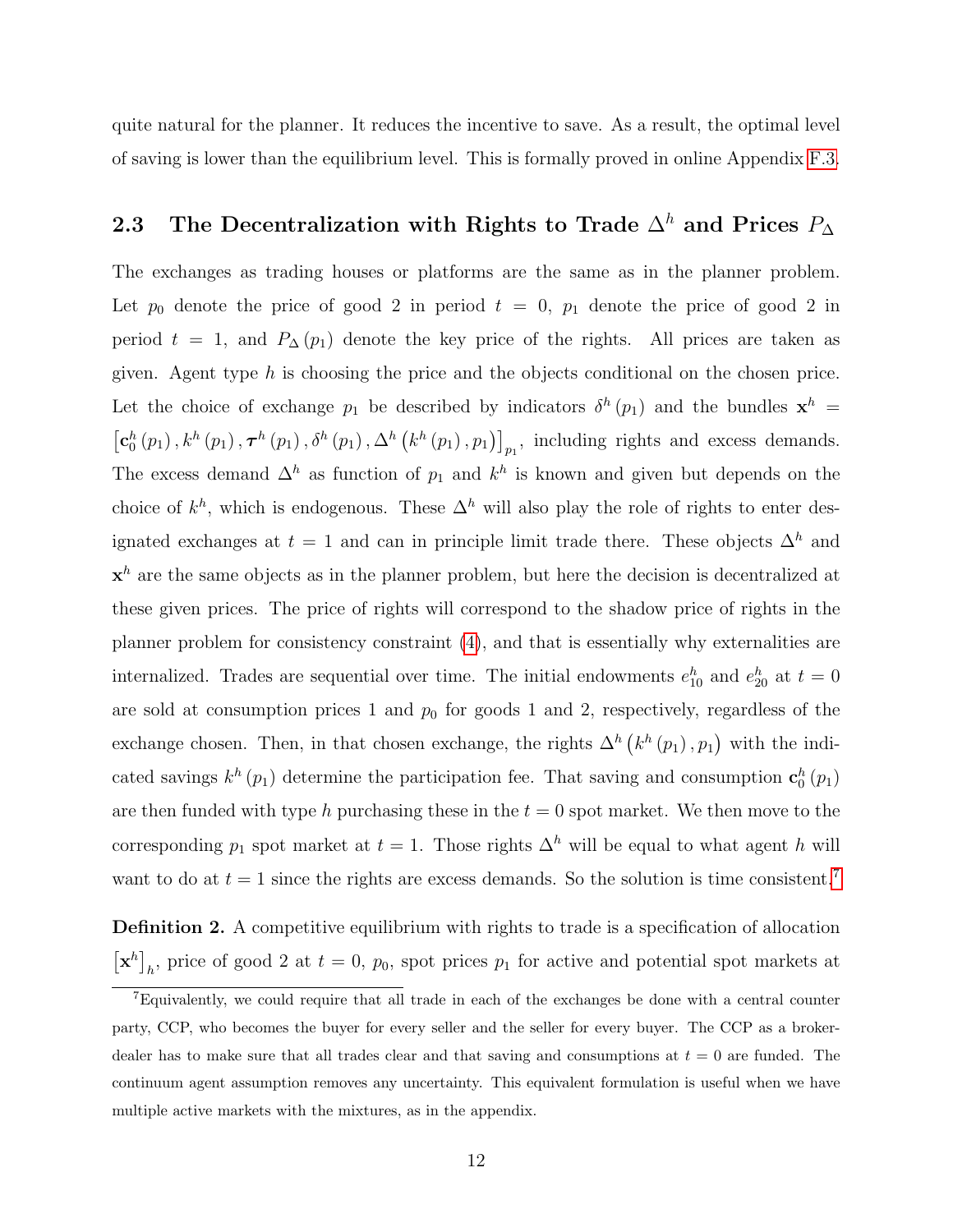$t = 1$ , and the prices of the rights to trade  $[\mathbf{P}_{\Delta}(p_1)]_{p_1}$  such that

(i) for any agent type h as a price taker,  $\left[\mathbf{x}^h(p_1)\right]_{p_1}$  solves

<span id="page-12-0"></span>
$$
\max_{\mathbf{x}^{h}} \sum_{p_{1}} \delta^{h}(p_{1}) \left[ u^{h}\left(c_{10}^{h}(p_{1}), c_{20}^{h}(p_{1})\right) + u^{h}\left(e_{11}^{h} + \tau_{11}^{h}(p_{1}), e_{21}^{h} + Rk^{h}(p_{1}) + \tau_{21}^{h}(p_{1})\right) \right]
$$

subject to the budget constraints in the first period, which now include prices of rights  $P_{\Delta}(p_1)$  and demand for rights  $\Delta^h(k^h(p_1), p_1)$ 

$$
\sum_{p_1} \delta^h(p_1) \left[ c_{10}^h(p_1) + p_0 \left[ c_{20}^h(p_1) + k^h(p_1) \right] + P_{\Delta}(p_1) \Delta^h \left( k^h(p_1), p_1 \right) \right] \le e_{10}^h + p_0 e_{20}^h, (11)
$$

and the spot-budget constraint in period  $t = 1$  [\(9\)](#page-10-2) and the non-negative saving constraint  $(5)$  for the agent type h,

(ii) market-clearing conditions  $(4)$ ,  $(6)$ ,  $(7)$ ,  $(8)$  hold.

Using the similar steps as in the preceding section, we can then write the necessary conditions as follows.

$$
p_0 = \frac{u_{20}^h}{u_{10}^h} = \frac{u_{21}^h}{u_{10}^h} R + \frac{\eta_{nn}^h}{u_{10}^h} - P_\Delta(p_1) \Delta_k^h \left( k^h(p_1), p_1 \right), \forall h = 1, 2. \tag{12}
$$

which is starkly similar to [\(10\)](#page-10-1) of the planner and that is the entire point. The last two terms in both equations are the externality correction terms that come from incorporating rights and are similar to those of the planner problem. Indeed, they are identical when we match the Lagrange multipliers and prices from the planner problem and the new equilibrium using the following conditions:  $P_{\Delta}(p_1) = \frac{\mu_{\Delta}(p_1)}{\mu_{10}}$  and  $\eta_{nn}^h = \frac{\mu_{nn}^h}{\lambda^h \alpha^h}$ . The first condition shows how to recover prices of the rights to trade in both active and inactive exchanges from the Lagrange multipliers for the consistency constraints. Note that the Pareto weights  $\lambda^h$  associated with the competitive equilibrium can be recovered using the following condition:  $\frac{\lambda^h \alpha^h}{\mu^h}$  $\frac{h\alpha^h}{\mu_{10}} = \frac{1}{\eta_{bc}^h}$  $\frac{1}{\eta^h_{bc,0}},$ where  $\mu_{10}$  is the Lagrange multiplier on [\(6\)](#page-10-4), and  $\eta_{bc,0}^h$  is the Lagrange multiplier on [\(11\)](#page-12-0). The competitive equilibrium with rights picks out one of the Pareto optimal allocation as a solution to the planner problem at Pareto weights  $\lambda^h$  which do not require lump-sum taxes and transfers.

For the numerical example, the competitive equilibrium with rights to trade has one and only one active exchange,  $p_1^{op} = 0.5974$ , even though all spot markets are available in principle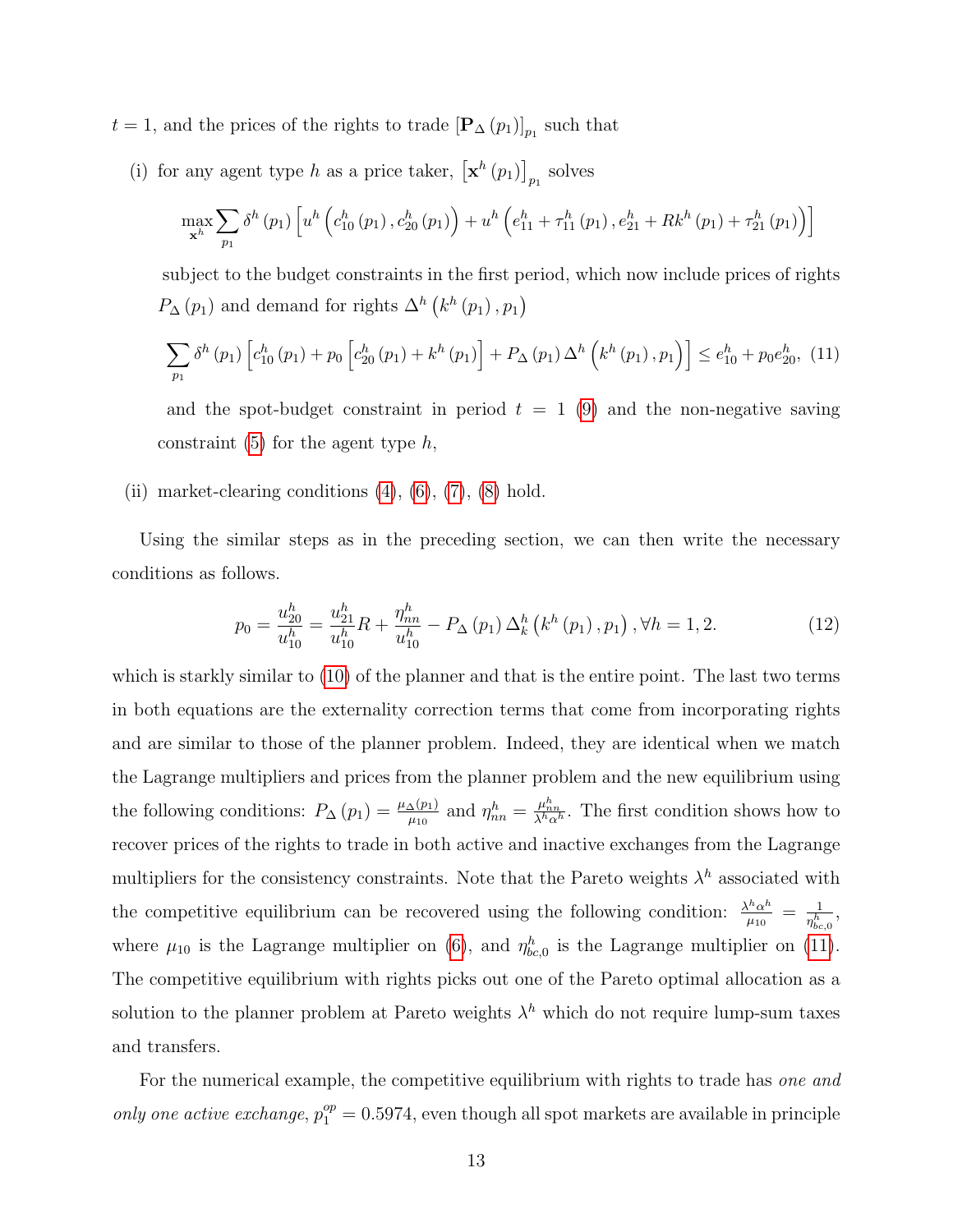a priori for trade. That is, in equilibrium, both types optimally choose to trade in the same  $p_1$ -exchange at  $t = 0$  and hence the same  $p_1$  spot market with,  $p_1^{op} = 0.5974$ . Note that as anticipated from the right hand side of Table [1,](#page-8-0) there is less saving with the externality corrected, so the spot price of good 2 is lower at  $t = 0$ . Therefore, the price of good 2 is higher at  $t = 1$  relative to the equilibrium with externalities present:  $0.5570 = p_1^{ex} < p_1^{op} = 0.5974$ . A borrowing constrained type 2 agent is facing a higher price than at  $p_1^{ex}$ , though that price exchange is inactive in the new equilibrium, he could have traded there. That is why agent type 2 is compensated.

Table [2](#page-13-0) presents equilibrium prices/fees of rights to trade, that is  $P_{\Delta}(p_1)$  not only for  $p_1^{op}$ 1 but also other, different spot price levels  $p_1$ . Note again that the prices/fees of non-active spot markets are available, but facing such prices, agents do not want to trade in them.<sup>[8](#page-13-1)</sup> Again, both types choose  $p_1^{op} = 0.5974$ .

Table 2: Equilibrium prices of rights to trade in spot markets  $P_{\Delta}(p_1)$  at price  $p_1$ .

<span id="page-13-0"></span>

|                   | $p_1 = 0.5770$ | $p_1^{op} = 0.5974$ | $p_1 = 0.6181$ |
|-------------------|----------------|---------------------|----------------|
| $P_{\Delta}(p_1)$ | 1.1383         | 1.2116              | 1.2840         |

An agent type 1 comes into the spot market at  $t = 1$  with good 2 in storage. So, type 1 buys the right to buy good 1 and sell good 2 in amount  $\Delta^1(p_1^{op})$  $_1^{op}$  = 0.2970, where  $\Delta^h$   $(p_1^{op}$  $\binom{op}{1} \equiv \Delta^h \left( k^h \left( p_1^{op} \right) \right)$  $j^{op}_{1}$ ,  $p_1^{op}$  $\binom{op}{1}$ . This makes sense as agent type 1 is doing the saving in good 2 and there is too much saving in the (ex) equilibrium. On the other hand, an agent type 2 will be paid for her willingness to choose that market  $p_1^{op} = 0.5974$ . Agent type 2 is facing a higher price of the good 2, and good 2 will be purchased. But there is compensation. In particular, a constrained agent  $(h = 2)$  with  $\Delta^2(p_1^{op})$  $\binom{op}{1}$  = -0.2970 and  $P_{\Delta}(p_1^{op})$  $_1^{op}$ ) = 1.2116 is receiving  $-P_{\Delta}(p_1^{op}$  $_1^{op}\left(\right) \Delta^2(p_1^{op})$  $\binom{op}{1}$  = 0.3598 in period  $t = 0$  for being in the spot market  $p_1^{op} = 0.5974$ . Graphically, this shifts her budget line outward at  $t = 0$  by  $T = 0.3598$ , hence in the

<span id="page-13-1"></span><sup>&</sup>lt;sup>8</sup>Prices used are based on shadow prices from the planner problem, hence true marginal costs. As in standard price theory, markets in some goods can be cleared at prices implying zero activity, as when prices at marginal costs are strictly larger than the willingness to pay. Equilibrium prices can be indeterminate in a certain range in the sense that marginal cost prices can be lowered a bit but not impact the allocation. We return to this issue in the appendix.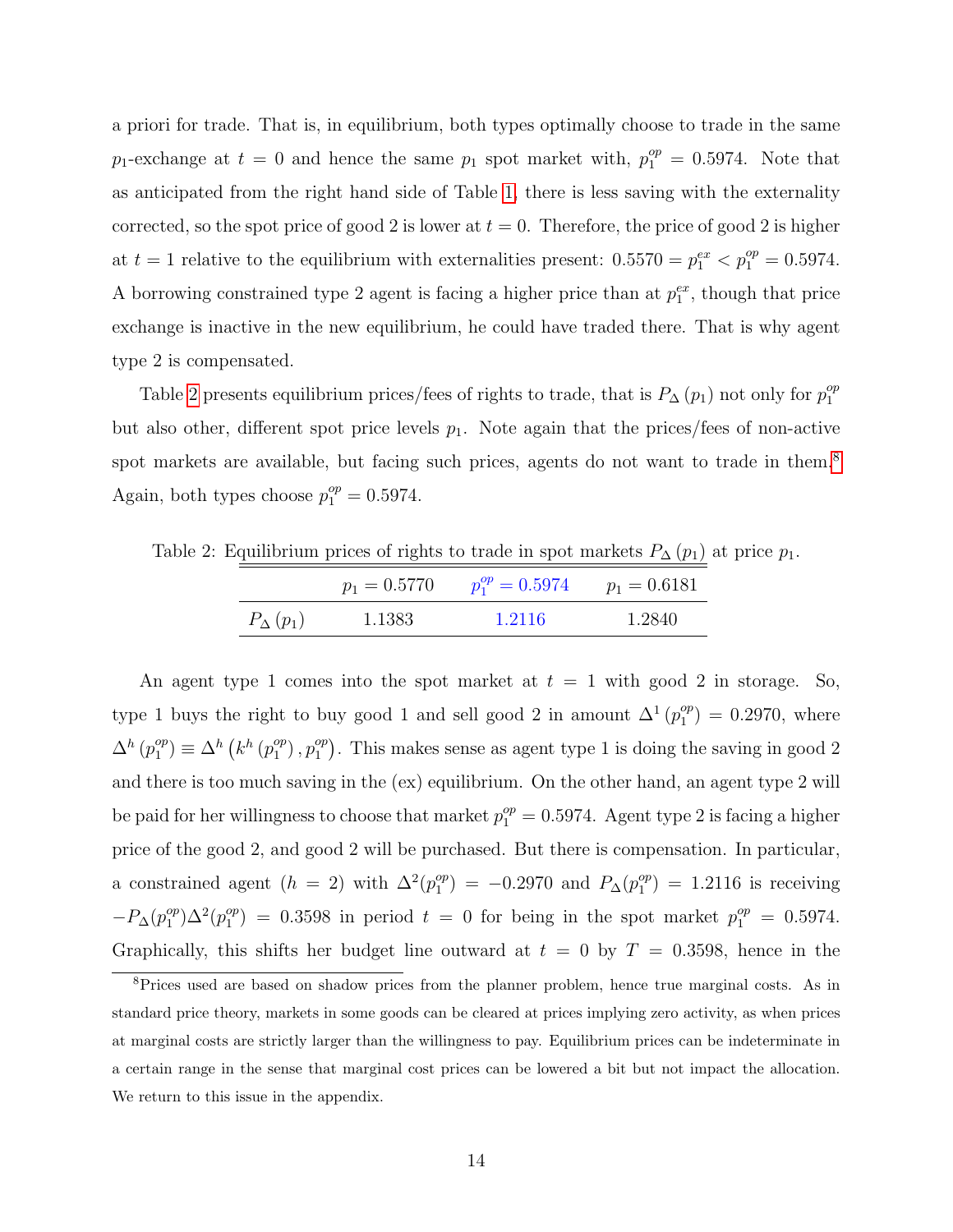direction of being less constrained.<sup>[9](#page-14-1)</sup>

## <span id="page-14-0"></span>3 General Economy

This section presents an extension of the leading example by adding uncertainty, traded securities, yet allowing for market incompleteness and collateral constraints.<sup>[10](#page-14-2)</sup> Consider an economy with S possible states of nature at  $t = 1$ , i.e.,  $s = 1, \ldots, S$ , each of which occurs with probability  $\pi_s$ ,  $\sum_s \pi_s = 1$ . There are H types of the continuum of agents in the population with fractions  $\alpha^h > 0$ , for  $h = 1, 2, ..., H$  such that  $\sum_h \alpha^h = 1$ . Endowment profiles are  $e_{1s}^h$  and  $e_{2s}^h$  for goods 1 and 2, where for convenience of notation  $s=0$  is the endowment at date  $t = 0$ . The utility functions  $u^h$  are strictly concave with other regularity conditions. There are J securities available for purchase or sale at  $t = 0$ . Let  $\mathbf{D} = [D_{js}]$  be the payoff matrix of those assets at  $t = 1$  where  $D_{js} \in \mathbb{R}_+$  is the payoff of asset j in units of good 1 (the numeraire good) in state  $s = 1, 2, ..., S$ . Here we do not include securities paying in good 2 as there is trade in the two goods in spot markets, so these are not needed. Let  $\theta_j^h$  denote the amount of the  $j^{th}$  security acquired by an agent of type h at  $t = 0$  with  $\boldsymbol{\theta}^h \equiv \begin{bmatrix} \theta_j^h \end{bmatrix}_j$ . Here a positive number denotes the purchaser or investor, and negative the issuer, the one making the promise. The collateral constraint in state  $s$  states that there must be sufficient collateral in value to honor all promises:

<span id="page-14-3"></span>
$$
p_s R_s k^h + \sum_j D_{js} \theta_j^h \ge 0, \forall s. \tag{13}
$$

Equation [\(13\)](#page-14-3) can be rewritten with securities  $\theta_j^h > 0$  as investments with payouts  $D_{js}$  added to the value of collateral in terms of the numeraire on the left hand side and the securities  $\theta_j^h$  < 0 as promises with obligations  $D_{js}$  on the right hand side. This is a generalized version of  $k^h \geq 0$  in the saving economy. More general obstacle-to-trade constraints applicable to

<span id="page-14-1"></span><sup>9</sup>Trading in rights to trade generates a redistribution of wealth and welfare in general equilibrium. Thus if nothing else were done, internalizing the externality would be beneficial to an agent type 2 (constrained agent) but harmful for an agent type 1. To induce welfare gains for all of agents, there must be lump sum transfers, as in the second welfare theorem, which we state in Section [3.1](#page-16-0) and prove in the appendix.

<span id="page-14-2"></span><sup>&</sup>lt;sup>10</sup>We provide numerical examples of an economy with active security holdings and an economy with incomplete markets in the online Appendix [F.5.3.](#page-0-0)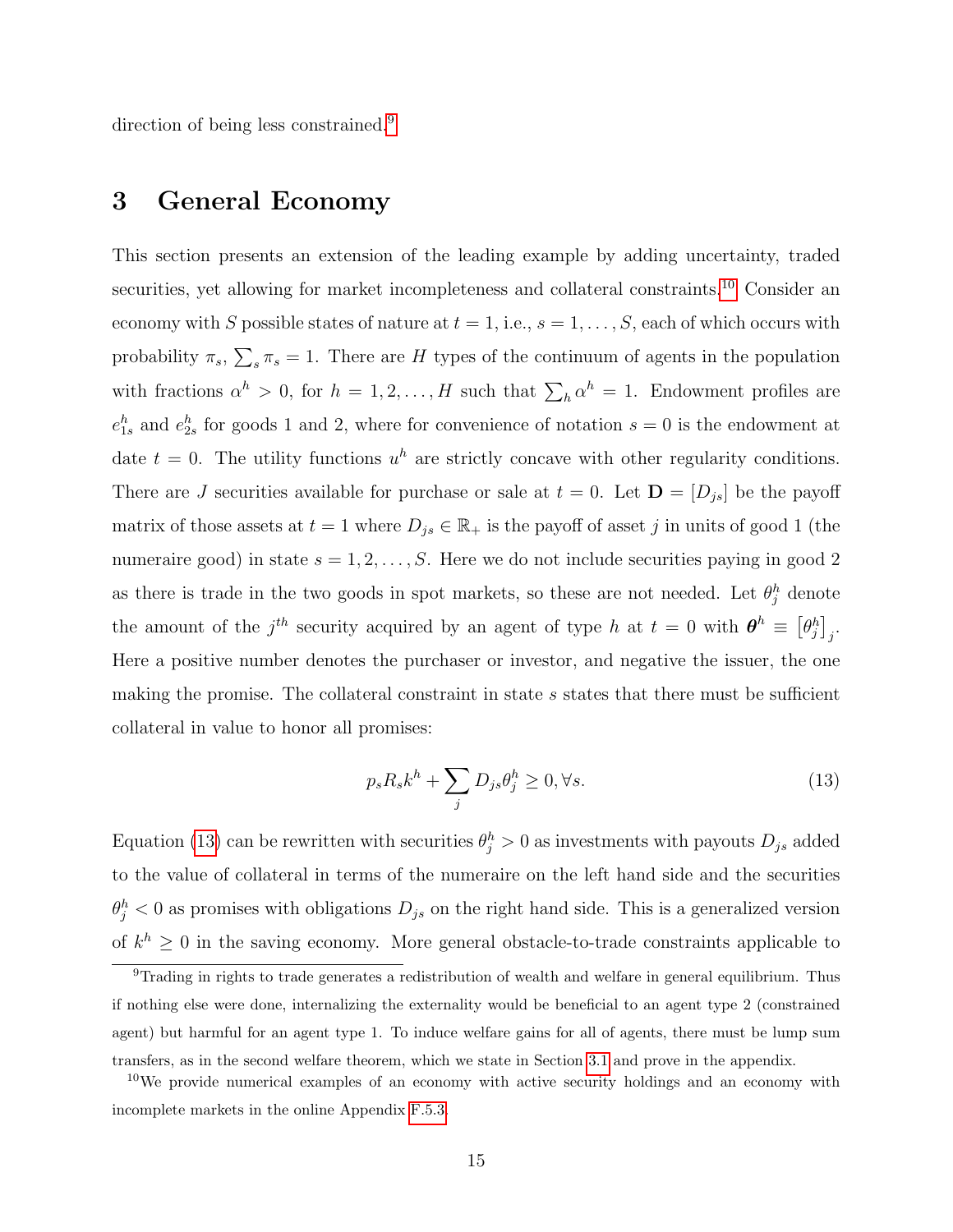our market-based approach are presented in the online appendix.

With potentially incomplete security markets, a given security traded at  $t = 0$  has implications in general for most if not all spot prices at  $t = 1$ . This is one source of externalities. In addition, promises are at least potentially backed by collateral good 2, which is carried over to  $t = 1$ , another source of externalities as in the saving example. To internalize these externalities, we thus need rights to trade indexed by the vector of spot prices  $\mathbf{p} = [p_s]_s$  over all states  $s$ <sup>[11](#page-15-0)</sup>. That is, each **p**-exchange must naturally deal with  $S$  spot markets as a bundle. As a result, all objects are indexed by vector p. This is where there is a subtle difference from the saving economy. Let  $Q_j(\mathbf{p})$  denote the price of security j executed in an exchange **p** with vector  $\mathbf{Q}(\mathbf{p}) \equiv [Q_j(\mathbf{p})]_j$ .

The right to trade in an exchange **p** is denoted by a vector of rights  $\mathbf{\Delta}^h(\mathbf{p}) \equiv \left[\Delta_s^h(\mathbf{p})\right]_s$ , where for the component at state s,

<span id="page-15-1"></span>
$$
\Delta_{s}^{h}(\mathbf{p}) \equiv \tau_{1s}^{h*} (p_{s}, k^{h}(\mathbf{p}), \boldsymbol{\theta}^{h}(\mathbf{p})), \forall s,
$$
\n(14)

which is the standard excess demand for good 1 in the spot market s at  $t = 1$  for an agent type h holding collateral  $k^h(\mathbf{p})$ , securities  $\boldsymbol{\theta}^h(\mathbf{p})$ , and being in an exchange p. For brevity, we write this right  $\Delta_s^h$  (**p**) as a function of the spot prices **p** only on the left hand side of [\(14\)](#page-15-1) even though the excess demand depends on the pre-trade position coming from collateral/savings and securities. Note that we now make explicit both the endowments in state s and security holdings. Let  $\mathbf{x}^h = \left[\mathbf{c}_0^h\left(\mathbf{p}\right), k^h\left(\mathbf{p}\right), \boldsymbol{\tau}^h\left(\mathbf{p}\right), \boldsymbol{\theta}^h\left(\mathbf{p}\right), \delta^h\left(\mathbf{p}\right), \boldsymbol{\Delta}^h\left(\mathbf{p}\right)\right]_{\mathbf{p}}$  denote a typical bundle or allocation for an agent type h.

The Pareto program with Pareto weights  $\left[\lambda^h\right]_h$  is defined as follows.

$$
\max_{\left[\mathbf{x}^{h}\right]_{h}}\sum_{h}\lambda^{h}\alpha^{h}\sum_{\mathbf{p}}\delta^{h}\left(\mathbf{p}\right)\left[u\big(c_{10}^{h}\left(\mathbf{p}\right),c_{20}^{h}\left(\mathbf{p}\right)\big)+\sum_{s}\pi_{s}u\big(e_{1s}^{h}+\sum_{j}D_{j{s}}\theta_{j}^{h}\left(\mathbf{p}\right)+\tau_{1s}^{h}\left(\mathbf{p}\right),e_{2s}^{h}+R_{s}k^{h}\left(\mathbf{p}\right)+\tau_{2s}^{h}\left(\mathbf{p}\right)\big)\right]
$$

subject to collateral constraints, the resource constraints for good 1 and good 2 in period  $t = 0$ , the adding-up constraints for spot trades, the spot market budget constraints, the adding-up constraints for securities, and the consistency constraints, respectively,

$$
\sum_{\mathbf{p}} \delta^{h}(\mathbf{p}) \left[ p_{s} R_{s} k^{h}(\mathbf{p}) + \sum_{j} D_{j s} \theta_{j}^{h}(\mathbf{p}) \right] \ge 0, \forall h = 1, 2,
$$
\n(15)

<span id="page-15-3"></span><span id="page-15-2"></span>
$$
\sum_{h} \sum_{\mathbf{p}} \alpha^{h} \delta^{h}(\mathbf{p}) c_{10}^{h}(\mathbf{p}) = \sum_{h} \alpha^{h} e_{10}^{h}, \qquad (16)
$$

<span id="page-15-0"></span> $11$ Henceforth, bold typeface refers to a vector.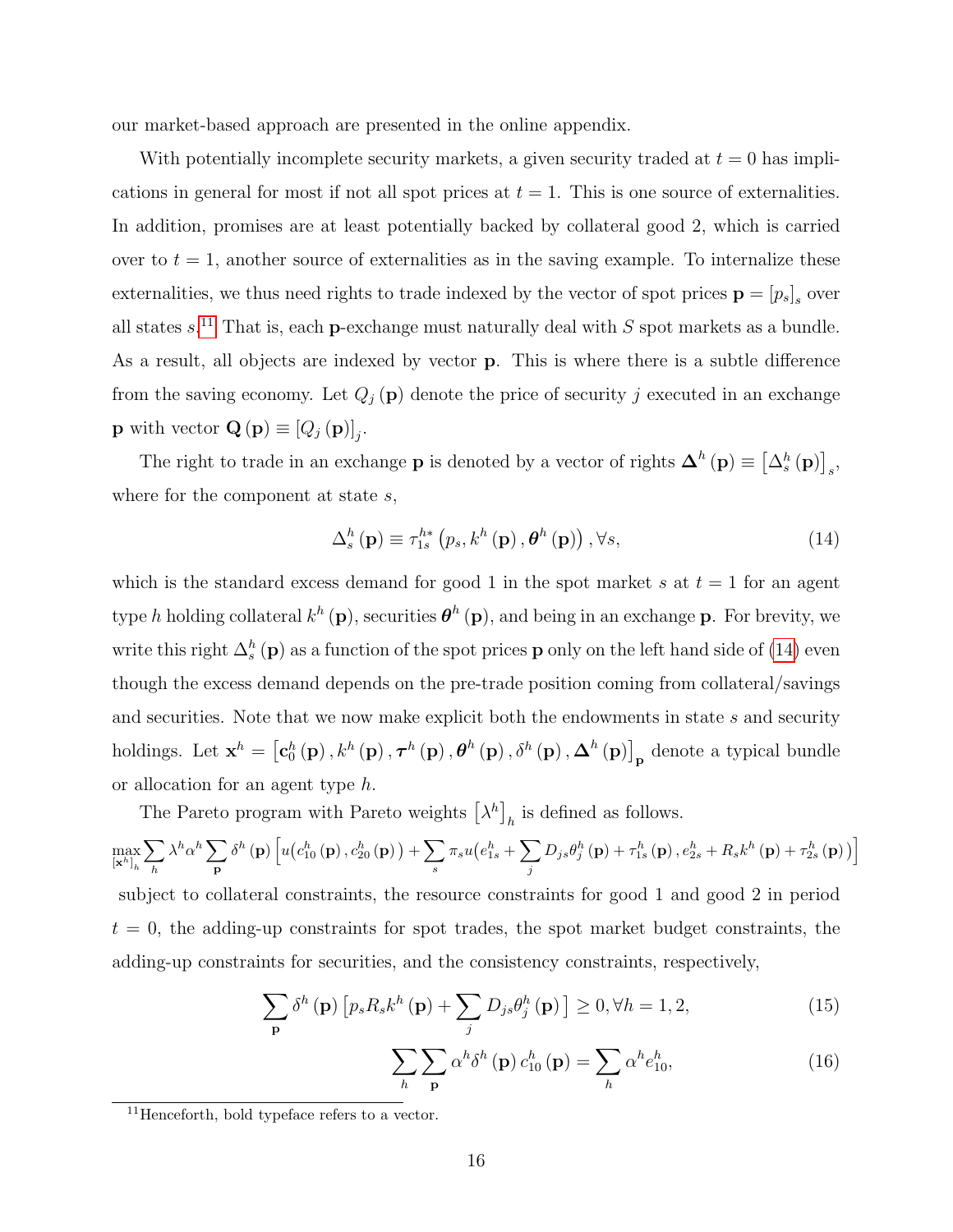$$
\sum_{h} \sum_{\mathbf{p}} \alpha^{h} \delta^{h}(\mathbf{p}) \left[ c_{20}^{h}(\mathbf{p}) + k^{h}(\mathbf{p}) \right] = \sum_{h} \alpha^{h} e_{20}^{h}, \qquad (17)
$$

<span id="page-16-2"></span><span id="page-16-1"></span>
$$
\sum_{h} \delta^{h}(\mathbf{p}) \alpha^{h} \tau_{\ell s}^{h}(\mathbf{p}) = 0, \forall \ell = 1, 2; s; \mathbf{p},
$$
\n(18)

$$
\sum_{\mathbf{p}} \delta^h(\mathbf{p}) \left[ \tau_{1s}^h(\mathbf{p}) + p_s \tau_{2s}^h(\mathbf{p}) \right] = 0, \forall h = 1, 2; s,
$$
\n(19)

<span id="page-16-4"></span><span id="page-16-3"></span>
$$
\sum_{h} \delta^{h}(\mathbf{p}) \alpha^{h} \theta_{j}^{h}(\mathbf{p}) = 0, \forall j; \mathbf{p},
$$
\n(20)

$$
\sum_{h} \delta^{h}(\mathbf{p}) \alpha^{h} \Delta_{s}^{h}(\mathbf{p}) = 0, \forall s; \mathbf{p}.
$$
 (21)

As illustrated in the example and formally proved in the following section, a constrained optimal allocation, a solution to the Pareto program, can be decentralized in a competitive equilibrium with rights to trade, a generalized version of the one defined in Section [2.3.](#page-11-1)

Definition 3. A competitive equilibrium with rights to trade is a specification of allocation  $\left[\mathbf{x}^h\right]_h$ , price of good 2 at  $t = 0$ ,  $p_0$ , spot prices  $\mathbf{p} = [p_s]_s$  for active and potential spot markets at  $t = 1$ , and the prices of securities and the rights to trade  $\left[\mathbf{Q}\left(\mathbf{p}\right), \mathbf{P}_{\Delta}\left(\mathbf{p}\right)\right]_{\mathbf{p}}$  such that

(i) for any agent type h as a price taker,  $[\mathbf{x}^h(\mathbf{p})]_{\mathbf{p}}$  solves

$$
\max_{\mathbf{x}^{h}}\sum_{\mathbf{p}}\delta^{h}\left(\mathbf{p}\right)\left[u^{h}\left(c_{10}^{h}\left(\mathbf{p}\right),c_{20}^{h}\left(\mathbf{p}\right)\right)+\sum_{s}\pi_{s}u^{h}\left(e_{1s}^{h}+\sum_{j}D_{js}\theta_{j}^{h}\left(\mathbf{p}\right)+\tau_{1s}^{h}\left(\mathbf{p}\right),e_{2s}^{h}+R_{s}k^{h}\left(\mathbf{p}\right)+\tau_{2s}^{h}\left(\mathbf{p}\right)\right)\right]
$$

subject to the budget constraints in the first period, which now includes securities  $\boldsymbol{\theta}^h$ at vector of prices Q and vector of rights  $\mathbf{\Delta}^h$  at vector of prices  $\mathbf{P}_{\Delta}$ 

$$
\sum_{\mathbf{p}} \delta^{h}(\mathbf{p}) \left[ c_{10}^{h}(\mathbf{p}) + p_{0} \left[ c_{20}^{h}(\mathbf{p}) + k^{h}(\mathbf{p}) \right] + \sum_{j} Q_{j}(\mathbf{p}) \theta_{j}^{h}(\mathbf{p}) + P_{\Delta}(\mathbf{p}) \Delta^{h}(\mathbf{p}) \right] \leq e_{10}^{h} + p_{0} e_{20}^{h}, \quad (22)
$$

the spot-budget constraint in period  $t = 1$  [\(18\)](#page-16-1), and the collateral constraints [\(15\)](#page-15-2),

(ii) market-clearing conditions  $(16)$ ,  $(17)$ ,  $(18)$ ,  $(20)$ ,  $(21)$  hold.

#### <span id="page-16-0"></span>3.1 Welfare Theorems and Existence Theorem

By suitable extension of the commodity space that allows mixture representations as formalized in the appendix, the economy becomes a well-defined convex economy, i.e., the commodity space is Euclidean, the consumption sets are compact and convex, and the utility functions are linear.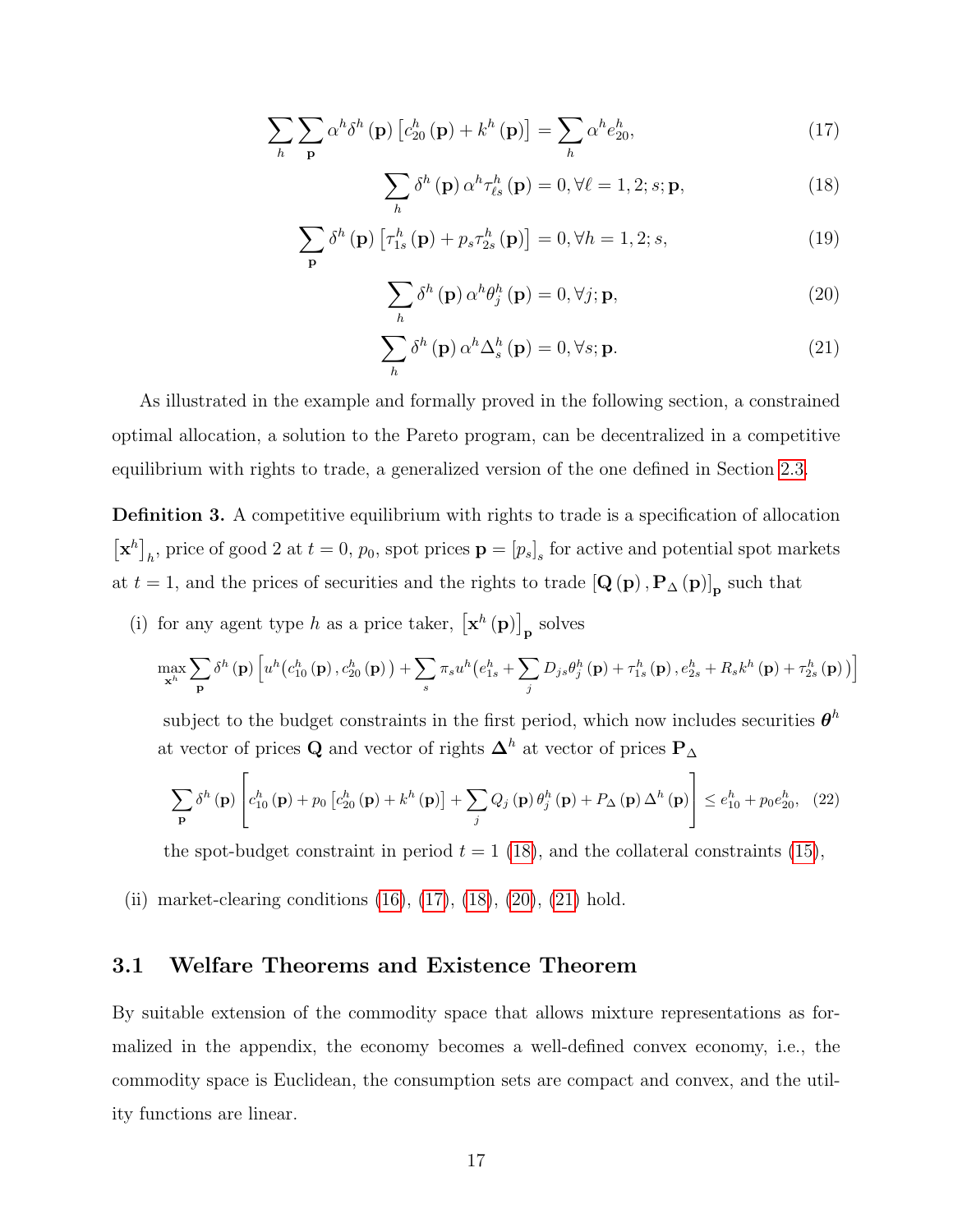<span id="page-17-2"></span>Theorem 1. Any Pareto optimal allocation corresponding with strictly positive Pareto weights  $\lambda^h > 0$ ,  $\forall h$  can be supported as a competitive equilibrium with rights to trade with transfers.

The standard proof applies. Any constrained optimal allocation can be decentralized as a compensated equilibrium matching up first-order conditions. Then, use a standard cheaper-point argument (see [Debreu, 1954\)](#page-19-3) to show that any compensated equilibrium is a competitive equilibrium with transfers.[12](#page-17-1) See Appendix [A.1.](#page-24-0)

Theorem 2. With local non-satiation of preferences and positive endowments, a competitive equilibrium with rights to trade exists and is optimal.

We use [\(Negishi, 1960\)](#page-20-11)'s mapping method. The proof benefits from the second welfare theorem that the solution to the Pareto program is a competitive equilibrium with transfers. We then show that a fixed-point of the mapping exists and represents a competitive equilibrium without transfers and using the mapping is constrained optimal. See the online appendix for the proof.

In addition, we can show that in a classical economy without pecuniary externalities, the set of competitive equilibrium allocations does not change when markets for rights to trade are introduced. See more details in the online Appendix [D.](#page-0-0)

## <span id="page-17-0"></span>4 Conclusion

Our solution concept extends to many other well-known environments in the literature that have prices in constraints beyond the role of prices in budget constraints, as happens in many models. The collateral constraints are featured in the general model, but more generally there are sets of obstacle-to-trade constraints, which include as arguments not only consumption, securities, spot trades, and inputs and outputs from production but also vectors of prices. In the online appendix, we write out these constraints for additional prototype economies mentioned in the introduction.

We conclude this paper with some comments on implementation of our solution to remedy pecuniary externalities. We do this, to be specific, in the context of markets that have

<span id="page-17-1"></span> $12$ If a competitive equilibrium exists, it can be shown to be optimal simply by the first welfare theorem.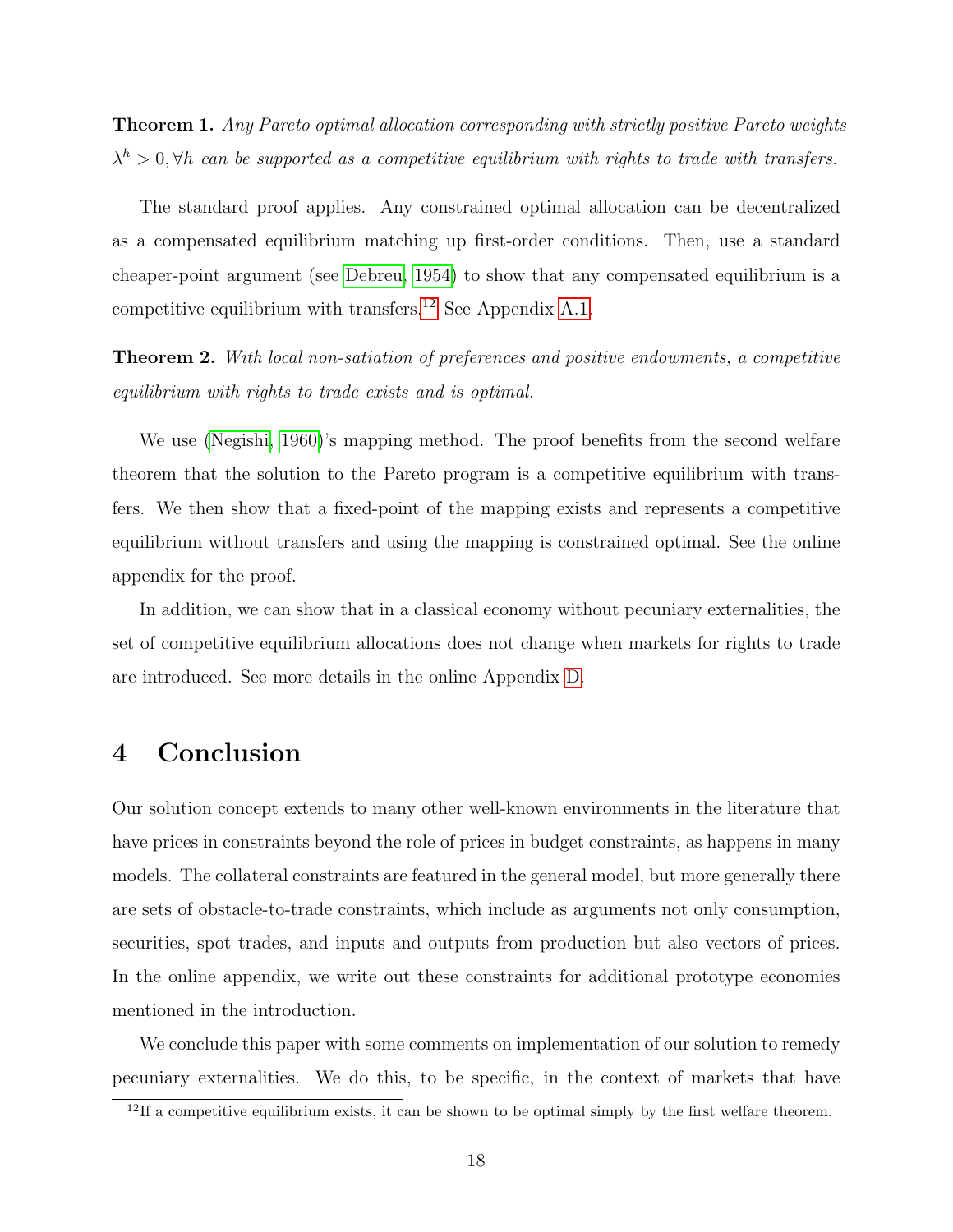suffered from fire sales, as in some markets for repo and credit default swaps, though we would need to change market structure, as we now outline below. Currently in these and other markets registered securities traders buy/sell securities and cash, but increasingly there are more centralized inter-dealer broker dealers, IDBs, that mediate this trade by running hybrid e-platforms. We would require for implementation that securities trades be done on these more centralized e-platforms, become the p-platforms of the theory. The requirement that trade be centralized is not new. In many instances, especially post-crisis with additional regulation, netting is required on centralized clearing platforms, an intermediary who is a buyer for every seller and a seller for every buyer, with collateral if any recorded and held in escrow and some fees charged.[13](#page-18-0) Again these hybrid e-platforms and CCP platforms become the p-exchanges of the theory. As we require for implementation, it is already the case that securities are held, maintained, and registered on electronic book entry systems and direct transfers of securities are made through specified utilities.[14](#page-18-1) Exchange and payment cannot be done outside these utilities and we would require that too. Further, it is not uncommon that only some are allowed to participate.<sup>[15](#page-18-2)</sup> So, the necessary exclusivity required by the theory is not hard to imagine. For us this right to participate would be done with fees (or compensation) associated with purchased rights to trade (or sold rights) on the designated p-exchanges. Borrowers would also designate collateral as part of their excess demand, as is done now with repo. Currently, when a dealer borrower defaults on the repo, its investors receive the securities posted as collateral at prevailing spot prices. Related, a borrower may wish to get some of the securities used as collateral back during the trading cycle and in that case the clearing bank determines the cash value at current market prices, at that point in time. In contrast, we would require for implementation that clearing banks partition

<span id="page-18-0"></span><sup>13</sup>As a consequence of Dodd Frank regulation, market participants in CDS index contracts are required to trade in a Swap Execution Facility and to clear in a CCP platform. These platforms charge fees and commission based typically on volume.

<span id="page-18-2"></span><span id="page-18-1"></span><sup>&</sup>lt;sup>14</sup>Example of utilities are Fedwire Securities Service and Fedwire Funds.

 $^{15}\mathrm{Fe}$  has a list of authorized broker dealers for the OTC treasury market. Mutual funds and other investors are not allowed to deal directly on Fedwire funds and Fedwire securities and go through broker dealers. More generally, some market exchanges are said to restrict access to high frequency traders. Exchange traded funds name a restricted set of Authorized Participants who are allowed to deal with the sponsor of the fund.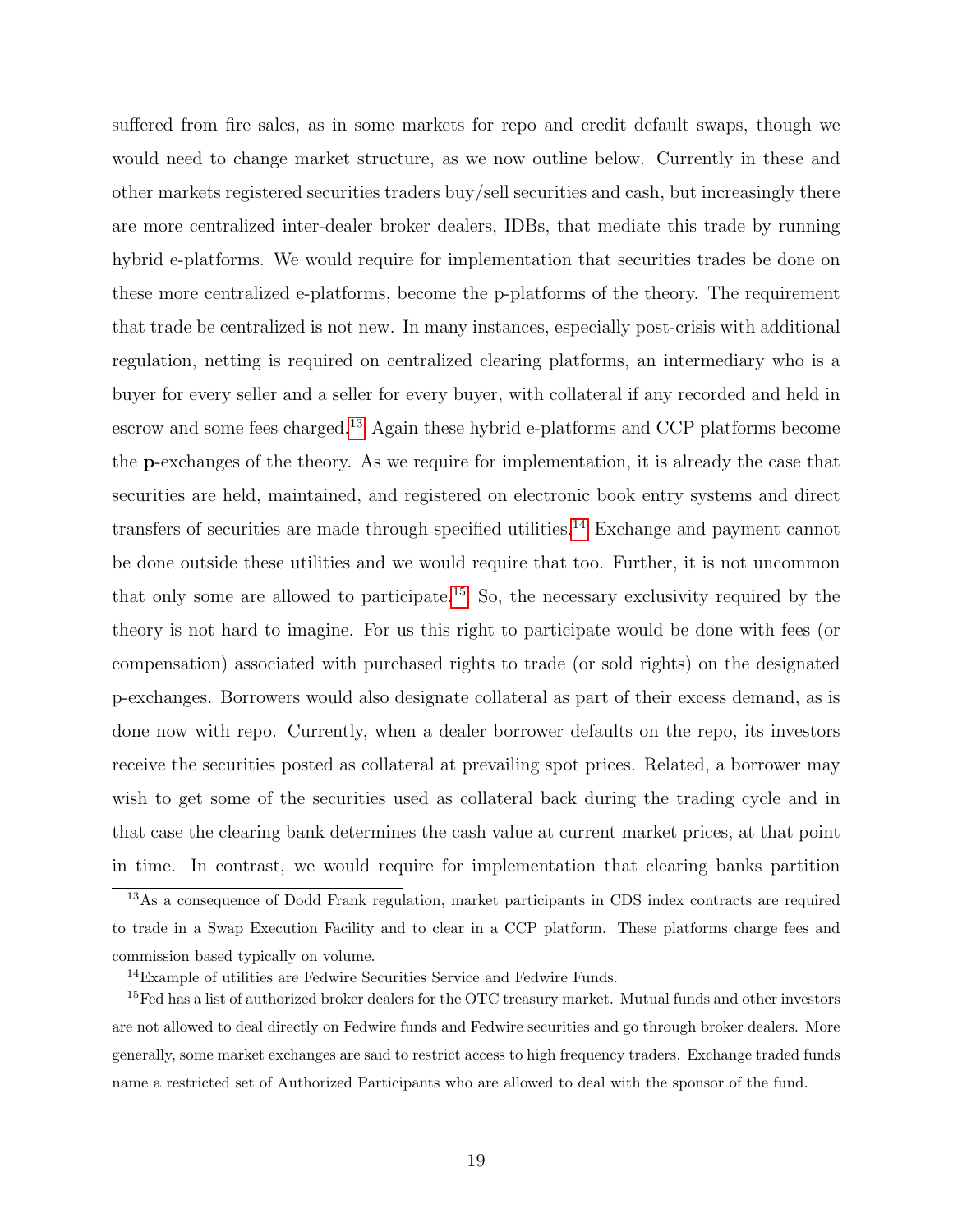collateral consistent with exclusivity chosen by the trader and thus can unwind collateral at the pre-specified state-contingent prices agreed to by the trader at the time when the trade is entered into. To emphasize again, there would be a range of potential pre-specified prices for traders to choose from, varying in fees and compensation, and the price of rights in each p-exchange would be determined by some auction or other centralized trading platform.

Potential difficulties that will have to be thought through include incomplete enumeration of future states, in which case we hope our solution works as an approximation. Jeremey Stein has written about ex ante fees, a price based mechanism, for the use of a central bank credit liquidity facility, which might be contingent on some adverse states such as financial shocks, when liquidity is at a premium. Another difficulty would be vested interests that resist market reform without compensation, though this issue is not new or peculiar to the situation here. Finally, there could be a problem with inactive exchanges. The theory requires that traders can choose any p-exchange they want and we do not want the inactive ones to be eliminated prematurely. Ex ante we do not know which exchanges these will be. As Stein noted, the use of rights priced with fees in financial markets can help deal with situations in which even well informed regulators cannot know the exact requirements that might be needed.[16](#page-19-4)

## References

- <span id="page-19-0"></span>Acemoglu, D. and A. Simsek (2012). Moral Hazard and Efficiency in General Equilibrium with Anonymous Trading. Working Paper.
- <span id="page-19-2"></span>Arrow, K. (1969). The Organization of Economic Activity: Issues Pertinent to the Choice of Market versus Nonmarket Allocation. The Analysis and Evaluation of Public Expenditure: The PPB System 1, 59–73.
- <span id="page-19-1"></span>Coase, R. H. (1960). The problem of social cost. Journal of Law and Economics 3, 1.
- <span id="page-19-3"></span>Debreu, G. (1954). Valuation Equilibrium and Pareto Optimum. Proceedings of the National Academy of Sciences of the United States of America  $40(7)$ , 588.

<span id="page-19-4"></span><sup>16</sup>See the article at https://www.federalreserve.gov/newsevents/speech/stein20130419a.htm.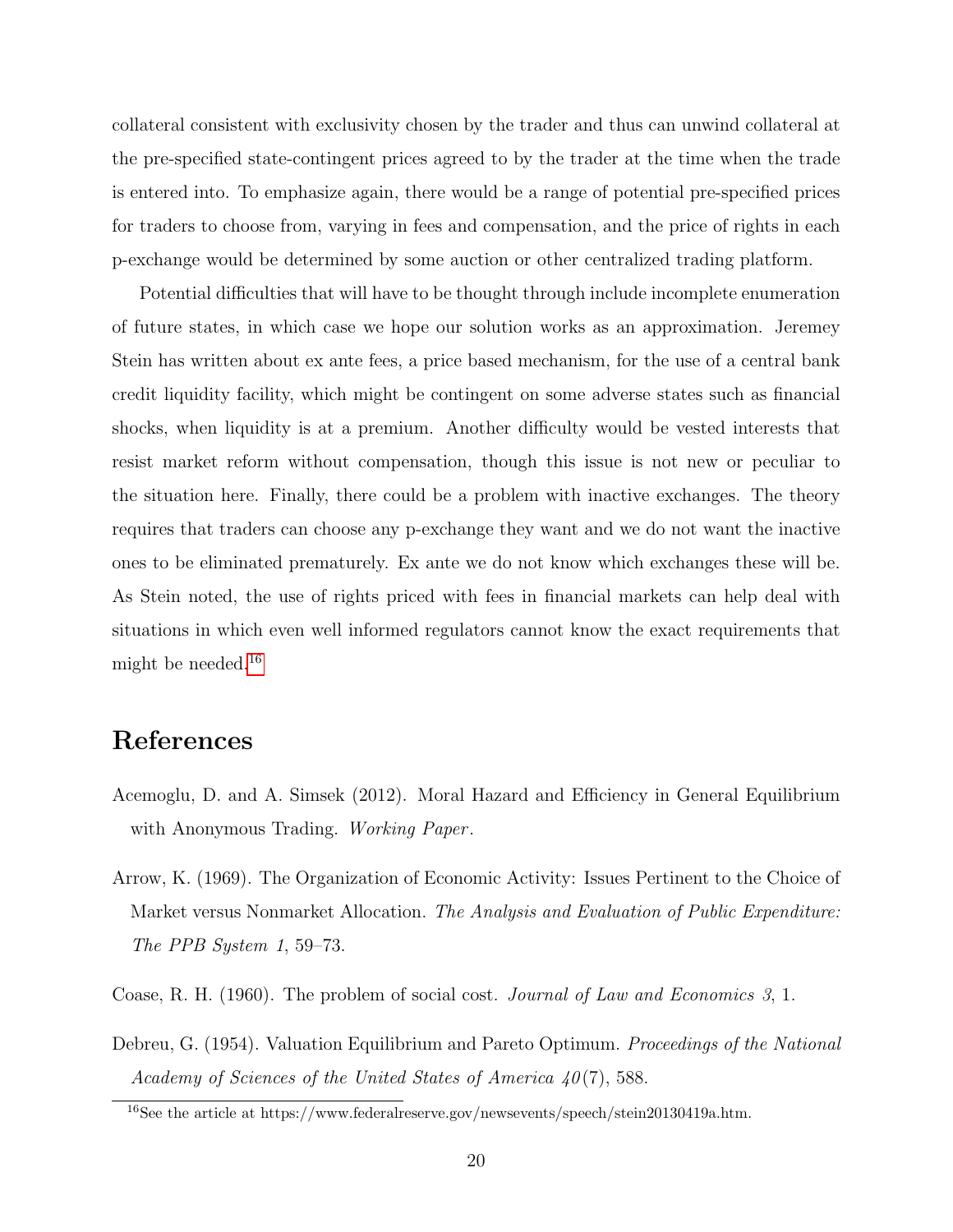- <span id="page-20-6"></span>Diamond, D. and P. Dybvig (1983). Bank Runs, Deposit Insurance, and Liquidity. Journal of Political Economy 91 (3), 401.
- <span id="page-20-2"></span>Geanakoplos, J. and H. Polemarchakis (1986). Existence, Regularity and Constrained Suboptimality of Competitive Allocations when the Asset Market is Incomplete. Uncertainty, Information and Communication: Essays in Honor of KJ Arrow 3, 65–96.
- <span id="page-20-0"></span>Gorton, G. and A. Metrick (2012). Securitized banking and the run on repo. *Journal of* Financial Economics  $104(3)$ , 425–451.
- <span id="page-20-3"></span>Greenwald, B. and J. Stiglitz (1986). Externalities in Economies with Imperfect Information and Incomplete Markets. Quarterly Journal of Economics 101 (2), 229–264.
- <span id="page-20-4"></span>Hart, O. D. and L. Zingales (2013). Inefficient Provision of Liquidity. Technical report, Working Paper.
- <span id="page-20-7"></span>Jacklin, C. (1987). Demand Deposits, Trading Restrictions, and Risk Sharing. Contractual Arrangements for Intertemporal Trade, 26–47.
- <span id="page-20-5"></span>Kilenthong, W. T. and R. M. Townsend (2011). Information-Constrained Optima with Retrading: An Externality and its Market-Based Solution. Journal of Economic Theory  $146(3)$ , 1042-1077.
- <span id="page-20-9"></span>Lindahl, E. (1958). Just Taxation–A Positive Solution. In R. A. Musgrave and A. T. Peacock (Eds.), Classics in the theory of public finance. Macmillan, London.
- <span id="page-20-1"></span>Lorenzoni, G. (2008). Inefficient Credit Booms. Review of Economic Studies 75 (3), 809–833.
- <span id="page-20-10"></span>Mas-Colell, A., M. D. Whinston, and J. R. Green (1995). *Microeconomic Theory*, Volume 1. Oxford university press New York.
- <span id="page-20-8"></span>Meade, J. E. (1952). External Economies and Diseconomies in a Competitive Situation. The economic journal, 54–67.
- <span id="page-20-11"></span>Negishi, T. (1960). Welfare Economics and Existence of an Equilibrium for a Competitive Economy. *Metroeconomica*  $12(2-3)$ , 92–97.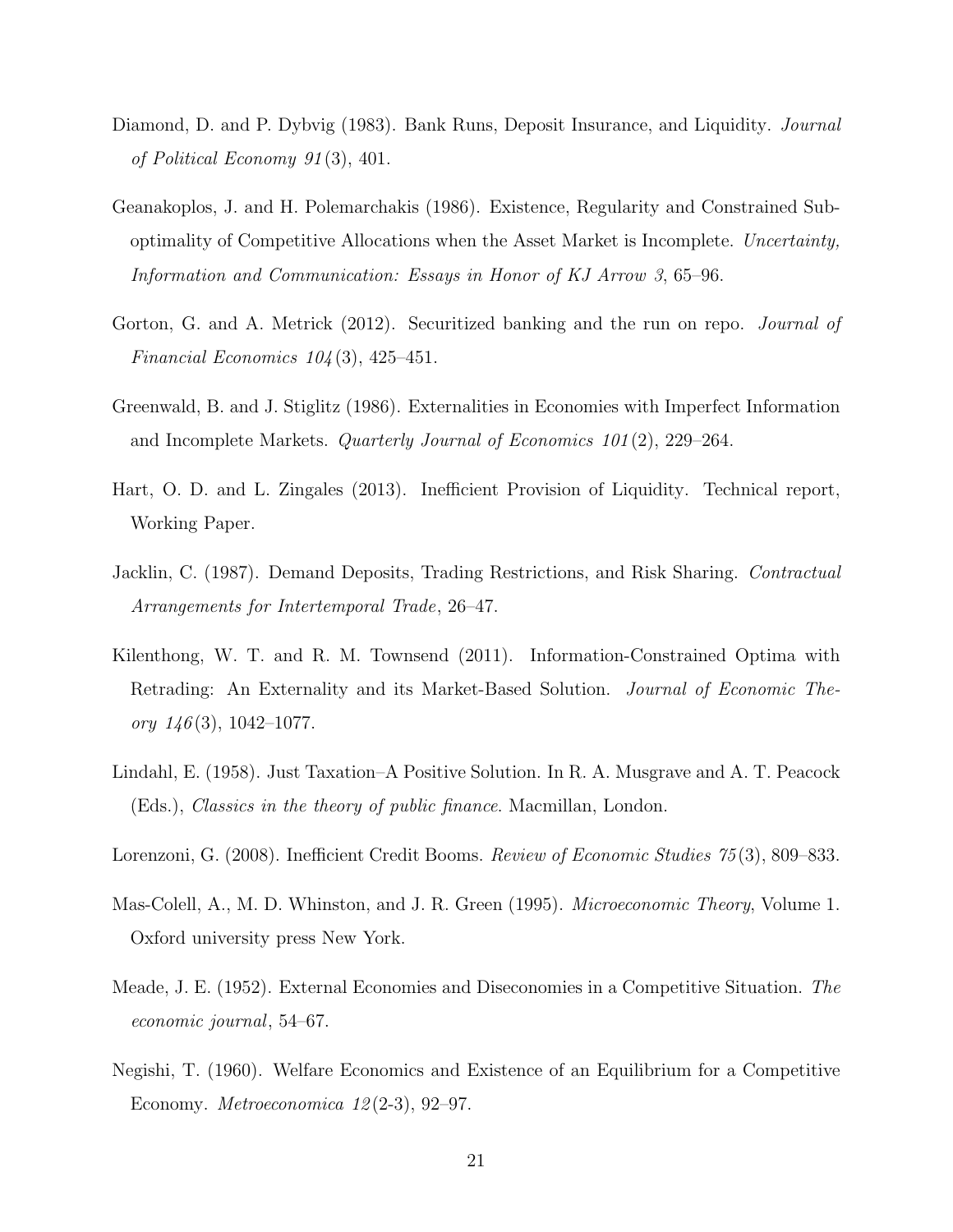<span id="page-21-1"></span>Prescott, E. C. and R. M. Townsend (1984). General Competitive Analysis in an Economy with Private Information. *International Economic Review 25*(1), 1–20.

## <span id="page-21-0"></span>A Proofs

To overcome a potential non-convexity problem, we use the mixture representation for the proof, as in [Prescott and Townsend](#page-21-1) [\(1984\)](#page-21-1). Let  $x^h$  ( $\mathbf{c}_0, k, \theta, \tau, \mathbf{p}, \Delta$ ) be the fraction of agents type h assigned to a bundle  $(c_0, k, \theta, \tau, p, \Delta)$ . This  $x^h$  puts mass on the entire bundle including **p**. This is a way we economize the notation relative to the discrete choice  $\delta^h(\mathbf{p})$ of the text. This notation also allows a positive mass between zero and one, with more than one active exchange, as shown in a numerical example in online Appendix [F.5.3.](#page-0-0) From the individual point of view, a non-degenerate  $x^h$  is a lottery but in the aggregate there is no uncertainty, which we utilize in the broker-dealer problem below.

At the individual level, for each agent type h, let  $x^h(c_0, k, \theta, \tau, \mathbf{p}, \Delta) \geq 0$  denote the probability of receiving period  $t = 0$  consumption  $c_0$ , collateral k, securities  $\theta$ , period  $t = 1$ spot trades  $\tau$ , and being in exchanges indexed by  $\mathbf{p} \equiv [p_s]_s$  with rights to trade  $\Delta$ . We write again the spot market budget and the collateral constraints in state s:

<span id="page-21-4"></span><span id="page-21-3"></span><span id="page-21-2"></span>
$$
\tau_{1s} + p_s \tau_{2s} = 0, \forall s,\tag{23}
$$

$$
p_s R_s k + \sum_j D_{js} \theta_j \ge 0, \forall s. \tag{24}
$$

Accordingly, we impose the following condition on a probability measure:

 $x^h$  (**c**<sub>0</sub>, k,  $\boldsymbol{\theta}$ , **r**, **p**,  $\boldsymbol{\Delta}$ )  $\geq 0$  if (**c**<sub>0</sub>, k,  $\boldsymbol{\theta}$ , **r**, **p**,  $\boldsymbol{\Delta}$ ) satisfies [\(14\)](#page-15-1), [\(23\)](#page-21-2), [\(24\)](#page-21-3), (25)

and zero otherwise. The consumption possibility set of an agent type  $h$  is defined by

$$
X^{h} = \left\{ \mathbf{x}^{h} \in \mathbb{R}_{+}^{n} : \sum_{\mathbf{c}_{0}, k, \theta, \tau, \mathbf{p}, \Delta} x^{h}(\mathbf{c}_{0}, k, \theta, \tau, \mathbf{p}, \Delta) = 1, \text{ and (25) holds} \right\}.
$$
 (26)

Note that  $X^h$  is compact and convex. In addition, the non-emptiness of  $X^h$  is guaranteed by assigning mass one to each agent's endowment, i.e., no trade is a feasible option. For notational purposes, let  $\mathbf{w} \equiv (\mathbf{c}_0, k, \boldsymbol{\theta}, \boldsymbol{\tau}, \mathbf{p}, \boldsymbol{\Delta})$  be a typical bundle, and the utility derived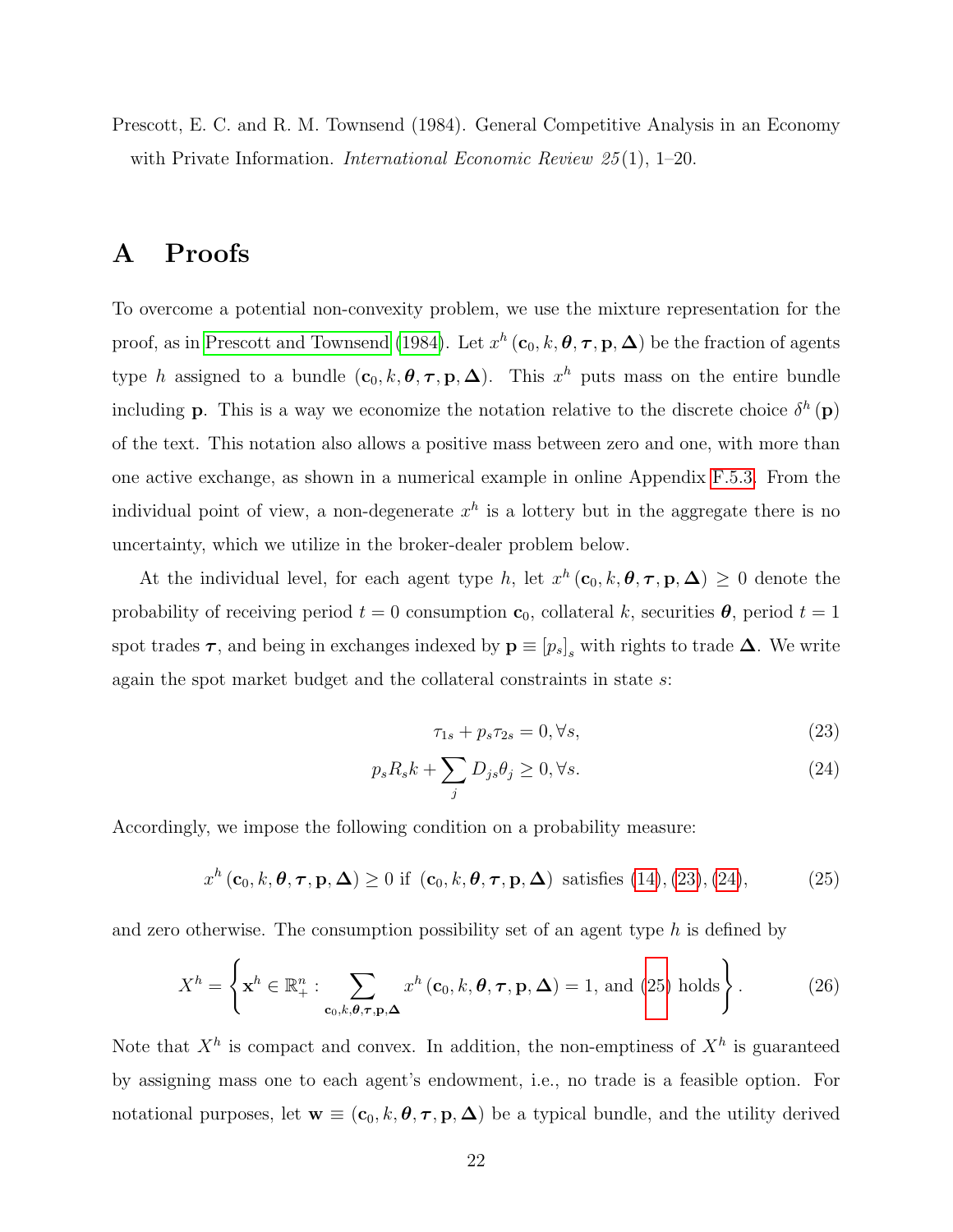from it for an agent type h is defined by  $U^h(\mathbf{w}) = u^h(c_{10}, c_{20}) + \sum_s \pi_s u^h(e_{1s}^h + \sum_j D_{js} \theta_j^h +$  $\tau_{1s}, e_{2s}^h + R_s k + \tau_{2s}$ . Then, we have the maximization problem for agents as part of the definition of equilibrium: for each  $h, x^h \in X^h$  solves

<span id="page-22-0"></span>
$$
\max_{\mathbf{x}^{h}} \sum_{\mathbf{w}} x^{h}(\mathbf{w}) U^{h}(\mathbf{w})
$$
\n(27)

subject to  $\mathbf{x}^h \in X^h$ , and period  $t = 0$  budget constraint, that the valuation of endowments sold provides revenue for purchase of the lotteries.

$$
\sum_{\mathbf{w}} P(\mathbf{w}) x^h(\mathbf{w}) \le e_{10}^h + p_0 e_{20}^h,
$$
\n(28)

taking price of good 2 at  $t = 0$ ,  $p_0$ , and prices of lottery,  $P(\mathbf{w})$  as given.

We introduce broker dealers that run the p-platforms and deal with households for trades in securities, collateral, rights to trade and spot trades. The consumption  $c_0$  and collateral k commitments are sold but must be funded by the requisite amount of consumption goods and collateral. Securities, rights and spot trades do not require resources but are cleared by the broker-dealers. There are constant returns to scale in these activities so it is as if there were one representative broker-dealer. Let  $b(c_0, k, \theta, \tau, \mathbf{p}, \Delta)$  denote the quantity of commitment to provide  $(c_0, k, \theta, \tau, p, \Delta)$ . See [Prescott and Townsend](#page-21-1) [\(1984\)](#page-21-1) for the introduction of broker-dealer. The broker-dealer takes prices  $p_0$ ,  $P(\mathbf{w})$  as given and supplies b to solve the following profit maximization problem:

<span id="page-22-2"></span><span id="page-22-1"></span>
$$
\max_{\mathbf{b}} \sum_{\mathbf{w}} b(\mathbf{w}) \left[ P(\mathbf{w}) - c_{10} - p_0 c_{20} - p_0 k \right]
$$
 (29)

subject to clearing constraints:

$$
\sum_{\mathbf{c}_0, k, \theta, \tau, \Delta} b(\mathbf{c}_0, k, \theta, \tau, \mathbf{p}, \Delta) \theta_j = 0, \ \forall j; \mathbf{p},
$$
\n(30)

$$
\sum_{\mathbf{c}_0,k,\boldsymbol{\theta},\boldsymbol{\tau},\boldsymbol{\Delta}} b\left(\mathbf{c}_0,k,\boldsymbol{\theta},\boldsymbol{\tau},\mathbf{p},\boldsymbol{\Delta}\right)\tau_{\ell s}=0, \ \forall s;\ell=1,2;\mathbf{p},\tag{31}
$$

<span id="page-22-3"></span>
$$
\sum_{\mathbf{c}_0, k, \theta, \tau, \Delta} b(\mathbf{c}_0, k, \theta, \tau, \mathbf{p}, \Delta) \Delta_s = 0, \forall s; \mathbf{p}.
$$
 (32)

Market clearing conditions in the two consumption goods is standard, purchased consump-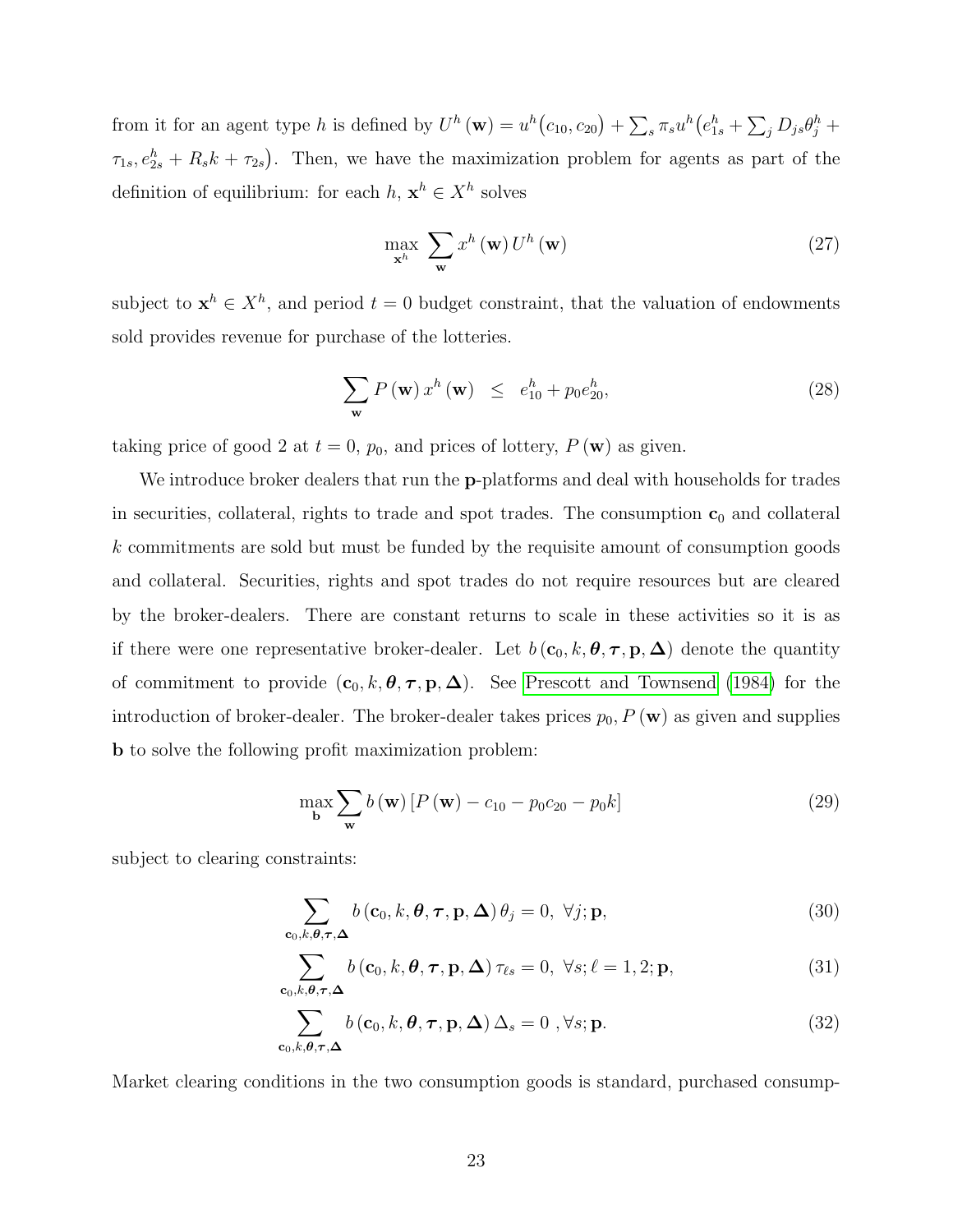tions and collateral by the broker-dealer equals supply of endowments from the households:

<span id="page-23-1"></span><span id="page-23-0"></span>
$$
\sum_{\mathbf{w}} b(\mathbf{w}) c_{10} = \sum_{h} \alpha^h e_{10}^h,
$$
\n(33)

$$
\sum_{\mathbf{w}} b(\mathbf{w}) [c_{20} + k] = \sum_{h} \alpha^{h} e_{20}^{h}.
$$
 (34)

The net demand for contracts by households, allowing non-degenerate fractions in the population, equals the supply of contracts by the broker-dealer:

$$
\sum_{h} \alpha^{h} x^{h} (\mathbf{w}) = b (\mathbf{w}), \ \forall \mathbf{w}.
$$
 (35)

See online Appendix [F.5.3](#page-0-0) for a particular clarified example of what broker-dealers in the context of an environment with multiple active exchanges.

Definition 4. A competitive equilibrium with rights to trade (with mixtures) is a specification of allocation  $(\mathbf{x}^h, \mathbf{b})$ , and prices  $(p_0, P(\mathbf{w}))$  such that

- (i) for each  $h, \mathbf{x}^h \in X^h$  solves the utility maximization problem [\(27\)](#page-22-0) taking prices as given;
- (ii) for the broker-dealer, b solves the maximization problem [\(29\)](#page-22-1), taking prices as given;
- (iii) market clearing conditions [\(33\)](#page-23-0)-[\(35\)](#page-23-1) hold.

#### The Planner Problem in the Mixture/Lottery Representation

The Pareto problem with Pareto weights  $\left[\lambda^h\right]_h$  is defined as follows.

$$
\max_{\left[\mathbf{x}^{h}\right]_{h}} \sum_{h} \lambda^{h} \alpha^{h} \sum_{\mathbf{w}} x^{h} \left(\mathbf{w}\right) U^{h} \left(\mathbf{w}\right) \tag{36}
$$

subject to

<span id="page-23-3"></span><span id="page-23-2"></span>
$$
\sum_{h} \alpha^{h} \sum_{\mathbf{w}} x^{h} (\mathbf{w}) c_{10} = \sum_{h} \alpha^{h} e_{10}^{h}, \qquad (37)
$$

$$
\sum_{h} \alpha^{h} \sum_{\mathbf{w}} x^{h} (\mathbf{w}) [c_{20} + k] = \sum_{h} \alpha^{h} e_{20}^{h}, \qquad (38)
$$

$$
\sum_{h} \alpha^{h} \sum_{\mathbf{c}_0, k, \theta, \tau, \Delta} x^{h} (\mathbf{c}_0, k, \theta, \tau, \mathbf{p}, \Delta) \tau_{\ell s} = 0, \forall \ell; s; \mathbf{p},
$$
\n(39)

$$
\sum_{h} \alpha^{h} \sum_{\mathbf{c}_{0}, k, \theta, \tau, \Delta} x^{h} (\mathbf{c}_{0}, k, \theta, \tau, \mathbf{p}, \Delta) \theta_{j} = 0, \forall j; \mathbf{p},
$$
\n(40)

$$
\sum_{h} \alpha^{h} \sum_{\mathbf{c}_{0}, k, \theta, \tau, \Delta} x^{h} (\mathbf{c}_{0}, k, \theta, \tau, \mathbf{p}, \Delta) \Delta_{s} = 0, \forall s; \mathbf{p}.
$$
 (41)